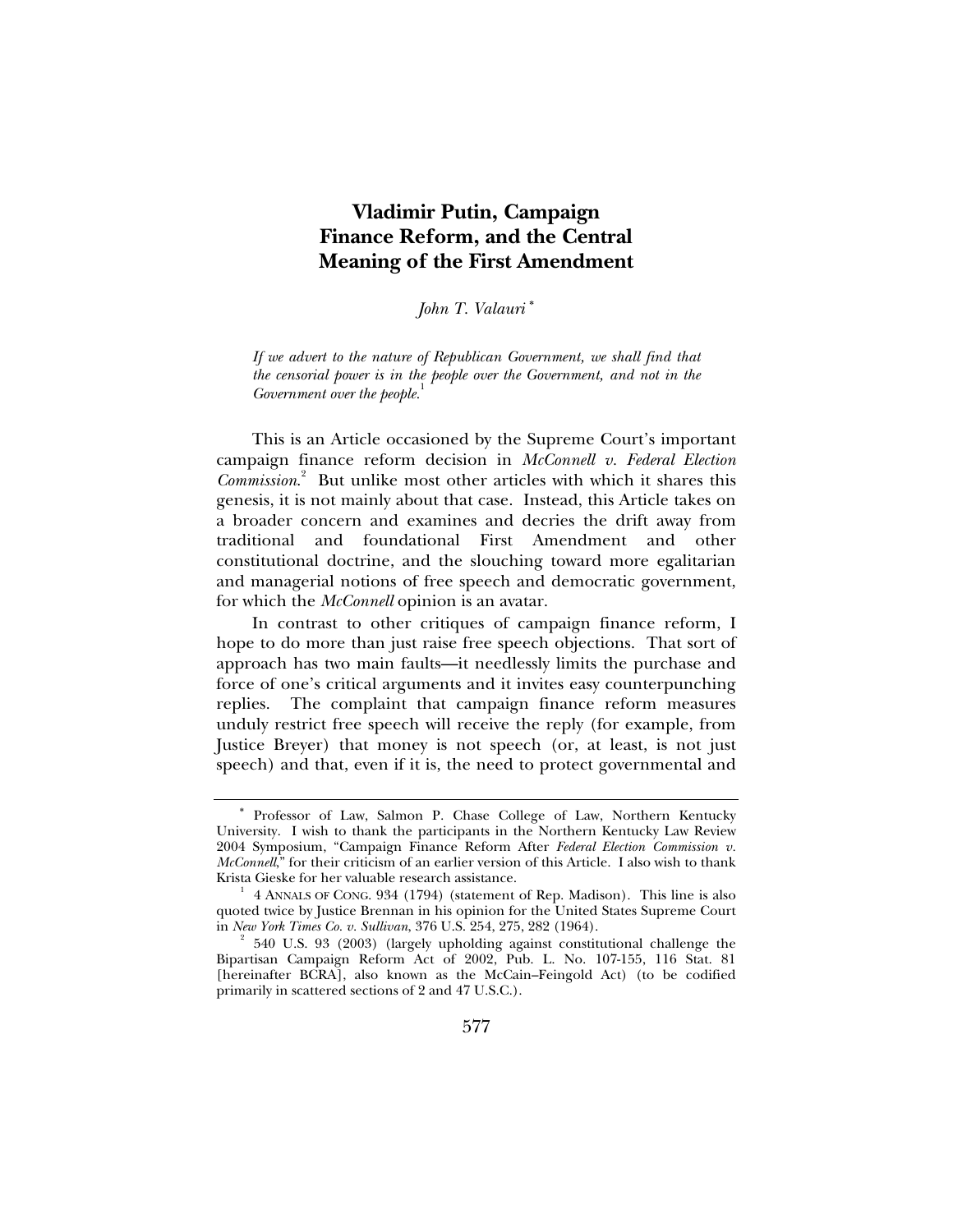electoral integrity justifies the restrictions.<sup>3</sup> A truer measure of the relative merit and weight of the arguments on both sides of the campaign finance reform issue requires a wider perspective than the one provided by the Free Speech Clause of the First Amendment<sup>4</sup> alone. It requires a perspective that spans the breadth of the entire Constitution because the campaign finance reform that Congress has given us and which the Supreme Court has largely upheld is inconsistent with popular self-rule—the republican form of government that the Constitution establishes.<sup>5</sup>

Granted, the Guarantee Clause<sup>6</sup> itself assures only the *states* a republican form of government. But while not stated in the same form, $^7$  such a requirement on the federal level was both intended by the Framers<sup>8</sup> and put into the Constitution itself in provisions such as the Preamble<sup>9</sup> and the Free Speech, Assembly, and Petition Clauses of the First Amendment.<sup>10</sup> Would it not be a very strange thing if the

On the other hand, restrictions upon the amount any one individual can contribute to a particular candidate seek to protect the electoral process—the means through which a free society democratically translates political speech into concrete governmental action.

Nixon v. Shrink Mo. Gov't PAC, 528 U.S. 377, 400–01 (2000) (Breyer, J., concurring); see also infra note 14.

<sup>4</sup> "Congress shall make no law ... abridging the freedom of speech[.]" U.S. CONST. amend. I.

 $\frac{5}{5}$  The Court has itself, at times, recognized this broader perspective, for example in saying, "speech concerning public affairs is more than self-expression; it is the essence of self-government." Garrison v. Louisiana, 379 U.S. 64, 74-75 (1964).

 "The United States shall guarantee to every State in this Union a Republican Form of Government[.]" U.S. CONST. art. IV, § 4.

 For, if it were, the federal government would be guaranteeing itself a republican form of government.

 As it was, for example, by James Madison in the headnote to this Article. *See supra* note 1 and accompanying text.

The Preamble to the United States Constitution provides:

We the People of the United States, in Order to form a more perfect Union, establish Justice, insure domestic Tranquility, provide for the common defense, promote the general Welfare, and secure the Blessings of Liberty to ourselves and our Posterity, do ordain and establish this Constitution for the United States of America.

9

U.S. CONST. pmbl. "Congress shall make no law . . . abridging the freedom of speech . . . or the

<sup>3</sup> Justice Breyer, in a concurring opinion, stated in *Nixon v. Shrink Missouri Government PAC*:

On the one hand, a decision to contribute money to a campaign is a matter of First Amendment concern—not because money *is* speech (it is not); but because it *enables* speech. . . .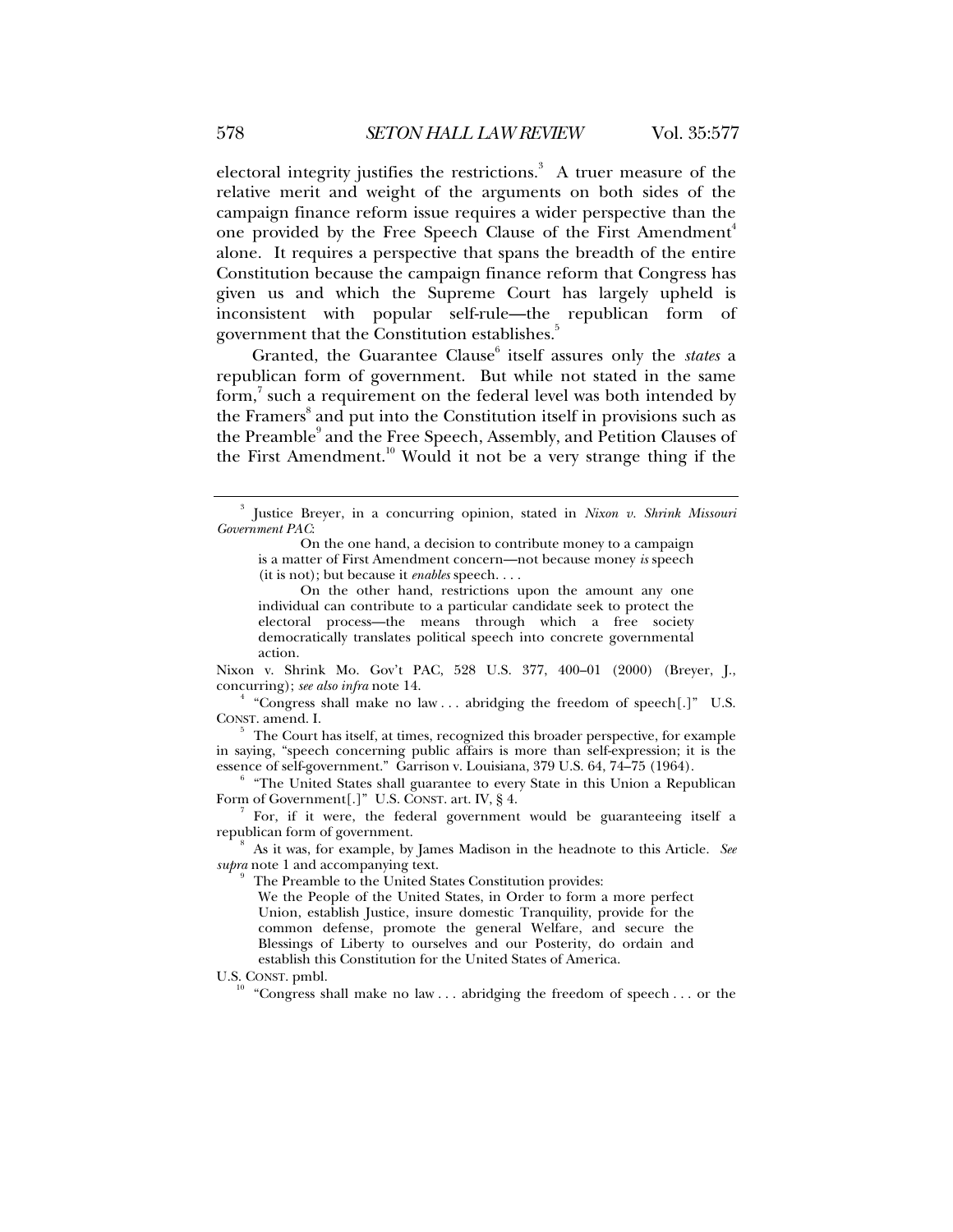Constitution guaranteed only the states, but not the nation, a republican form of government?

I do not offer a full definition or description of a republican form of government because I do not need one for my purposes here.<sup>11</sup> But I do mean, at least, to include the idea behind Madison's aphorism introducing this Article, that, in a republic, the "censorial power," along with other aspects of self-government, belongs to the people and not to their representatives.<sup>1</sup>

But a republican form of government is not a pure or direct democracy; it is, instead, a representative democracy.<sup>13</sup> This is the reason that the censorial power is so important: it is needed to ensure that the people and not their representatives rule. Any weakening of this power threatens and undermines the popular self-rule so critical to the republican form of government. If we were a direct rather than a representative democracy (like ancient Athens or a New England town meeting), the people's censorial power would lack this importance, for the right would then only be that of the people to criticize *themselves*. I belabor this point because the egalitarian proponents of campaign finance reform sometimes act and talk as if we had a direct democracy here in the United States.<sup>14</sup> This manifests

[A]ccording to the institutions of this country, the sovereignty in every State resides in the people of the State, and . . . they may alter and change their form of government at their own pleasure. But whether they have changed it or not by abolishing an old government, and establishing a new one in its place, is a question to be settled by the political power. And when that power has decided, the courts are bound to take notice of its decision, and to follow it.

Luther v. Borden, 48 U.S. (7 How.) 1, 47 (1849).<br><sup>12</sup> The censorial power here is nothing more than the power to command or regulate. So, the meaning of Madison's statement in the headnote to this Article is only that in the United States the people command the government and not the reverse. But the fundamental postulate of popular sovereignty that this embodies is crucial to the central meaning of the First Amendment and to our system of

<sup>13</sup> On this score, Vincent Blasi reminds us that "Article One, the Republican Form of Government Clause, and the Seventeenth Amendment guarantee to the People of the United States and of the individual states that they shall be governed by representatives." Vincent Blasi, *Free Speech and the Widening Gyre of Fund-Raising: Why Campaign Spending Limits May Not Violate the First Amendment After All*, 94 COLUM. L. REV. 1281, 1283 (1994).

 $^{14}\;$  Speech is relatively easy and inexpensive in a direct democracy, such as a town meeting. But in a large, representative democracy like our own, communication is cumbersome and expensive. If political expenditures and contributions there are

right of the people peaceably to assemble, and to petition the Government for a redress of grievances." U.S. CONST. amend. I.

 $n<sup>H</sup>$  The Supreme Court itself has held the matter, in some aspects, to be a nonjusticiable political question. For example, in *Luther v. Borden*, the Court specifically found: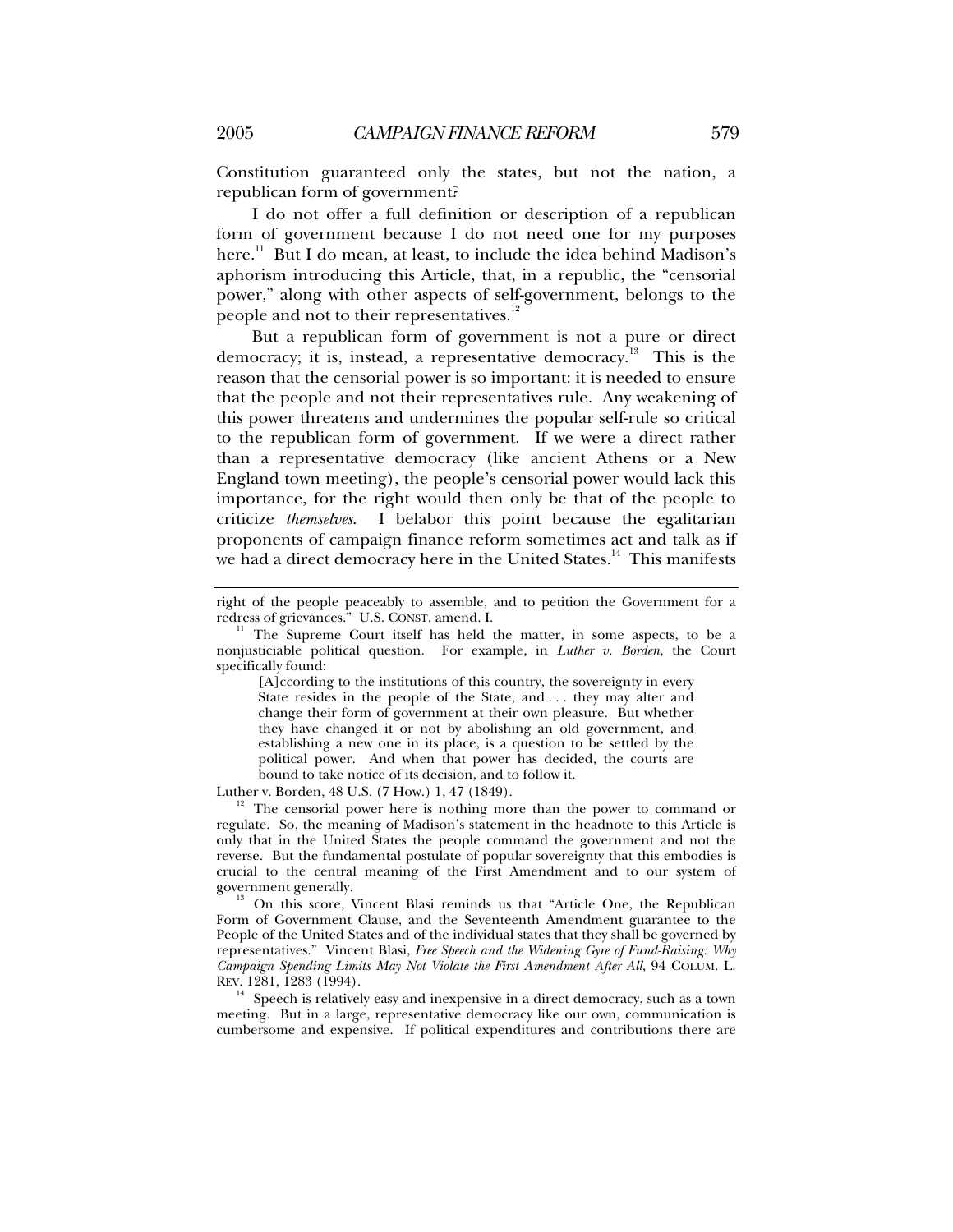itself, as we will see, not just in their disvaluing of the censorial power, but also in their penchant for managerial and parliamentary tropes for political and electoral debate.<sup>15</sup> Their misguided conception of American democracy also causes these proponents to overlook the fact that in elections within a representative democracy, most citizens participate (if at all), not as speakers, but as listeners and financial contributors.

I proffer the notion of self-government by the people as the touchstone of our constitutional form of government, one that cannot be impinged upon or denied whatever the purported benefit. That done, I argue that campaign finance reform as it has been theorized, practiced, and defended by its contemporary proponents violates this basic notion of self-government by displacing the "censorial power" away from the people to the federal government. For as Madison said in another context, "[a]n interpretation that destroys the very characteristic of the Government cannot be just."<sup>16</sup>

How is it that wiser, more experienced heads than mine seem largely to have overlooked this touchstone of self-government? There are two explanations. First, it is hidden in plain sight, but in our clause-bound world of constitutional interpretation, larger, more basic considerations often escape notice.<sup>17</sup> Purpose is rarely explicit in what we do, but if we interpret rightly, it is always implicit. Take, for example, Philip Bobbitt's standard typology of constitutional

<sup>16</sup> 2 ANNALS OF CONG. 1946 (Joseph Gales ed., 1791) (remarks of Rep. Madison in consideration of a bill to establish the Bank of the United States).

limited, speech, too, will suffer. Of the debate over whether money is speech, Justice Breyer says, "Money is not speech, it is money. But the expenditure of money enables speech; and that expenditure is often necessary to communicate a message, particularly in a political context. A law that forbids the expenditure of money to convey a message could effectively suppress that communication." Stephen Breyer, Our Democratic Constitution, 77 N.Y.U. L. REV. 245, 252 (2002).

<sup>&</sup>lt;sup>15</sup> Those who would limit campaign finance and electoral expression in the name of political equality of voters or civic education inevitably violate Madison's proviso by casting government in a managerial role overseeing and regulating political debate. And, as Robert Post notes, "The question of whether election speech should be characterized as within such a managerial domain, or instead as within public discourse, is a question that affects the meaning and scope of public discourse." Robert Post, *Regulating Election Speech Under the First Amendment*, 77 TEX. L. REV. 1837,

However, on occasion, justices do refer to constitutional foundations. For example, Chief Justice Rehnquist's opinion for the Court in *United States v. Lopez*, 514 U.S. 549 (1995), begins, "We start with first principles. The Constitution creates a Federal Government of enumerated powers." *Id.* at 552.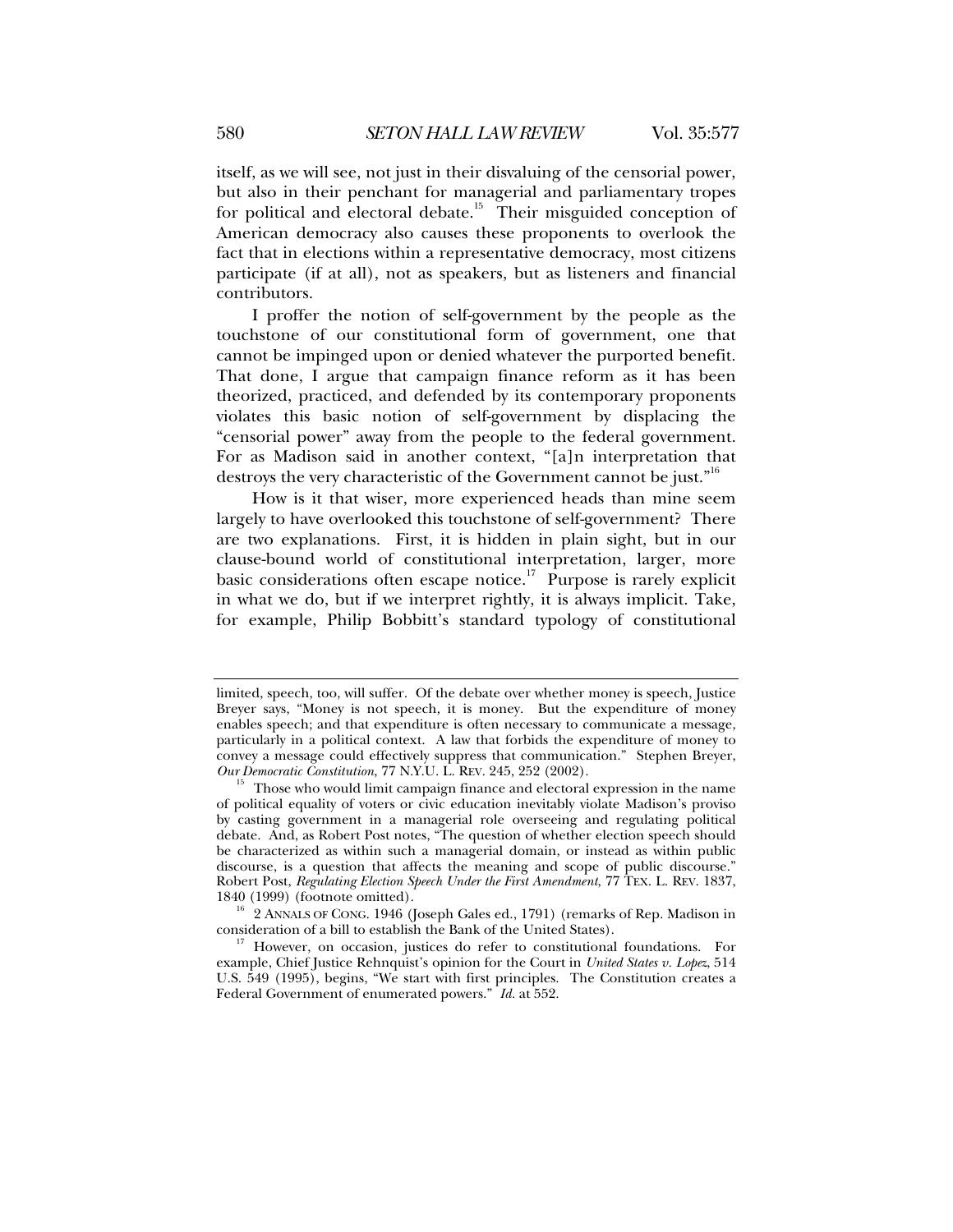argument.<sup>18</sup> The touchstone of popular self-government is not one of Bobbitt's five types of argument (history, text, structure, prudence, and doctrine), but it is present as the reason or justification for these types. They maintain the censorial power of the people while they inhibit its usurpation by the government. Second, throughout American history there have been relatively few serious challenges to our republican form of government. That is, in part, why I chose a wide range of examples in both place and time, from the Sedition Act in the 1790's to *New York Times Co. v. Sullivan*<sup>19</sup> to contemporary Russia, to elucidate the fundamental importance of self-government in thinking about campaign finance reform, the central meaning of the First Amendment, and the Constitution generally. My task here will be as much one of reorientation and refocusing of perspective as it will be one of argument and persuasion. The argument will take us to Vladimir Putin's Russia as well as to John Adams' America in addition to the more familiar forum of modern Supreme Court decisions, but always for the same purpose of demonstrating the fundamental importance of the touchstone of self-government in thinking about campaign finance reform, the central meaning of the First Amendment, and the Constitution generally.

#### VLADIMIR PUTIN AND CAMPAIGN FINANCE REFORM

Let me start by comparing two seemingly unrelated events that took place in the second week of December 2003. One, the Court's decision in *McConnell*, has an obvious link to our subject. The other, the legislative election in Russia, does not. Both events, however, are related to my topic.

On Sunday, December 7, 2003, Russia held parliamentary elections in which United Russia, the party supporting Russian President Vladimir Putin, inflicted a resounding defeat on the opposition parties, $2^{\circ}$  although outside observers questioned the fairness of the process.21 The *New York Times* editorial writers seemed

<sup>&</sup>lt;sup>18</sup> Bobbitt divides constitutional argument into five forms: historical, textual, structural, prudential, and doctrinal. *See* PHILIP BOBBITT, CONSTITUTIONAL FATE 7

<sup>(1982).&</sup>lt;br> $\frac{19}{19}$  376 U.S. 254 (1964) (striking down libel judgment won by public official on free speech and free press grounds). 20 The *New York Times* story on the election stated, "Mr. Putin's party crushed the

Communists and ousted all but a handful of liberal democrats from Parliament, capturing the most votes of any party in any election since the collapse of the Soviet Union in 1991." Steven Lee Myers, *Putin Revels in Election; Others See Flaws*, N.Y. TIMES, Dec. 9, 2003, at A10.<br><sup>21</sup> The *New York Times* detailed the report of two European election monitoring

groups, which concluded that the election "called into question Russia's willingness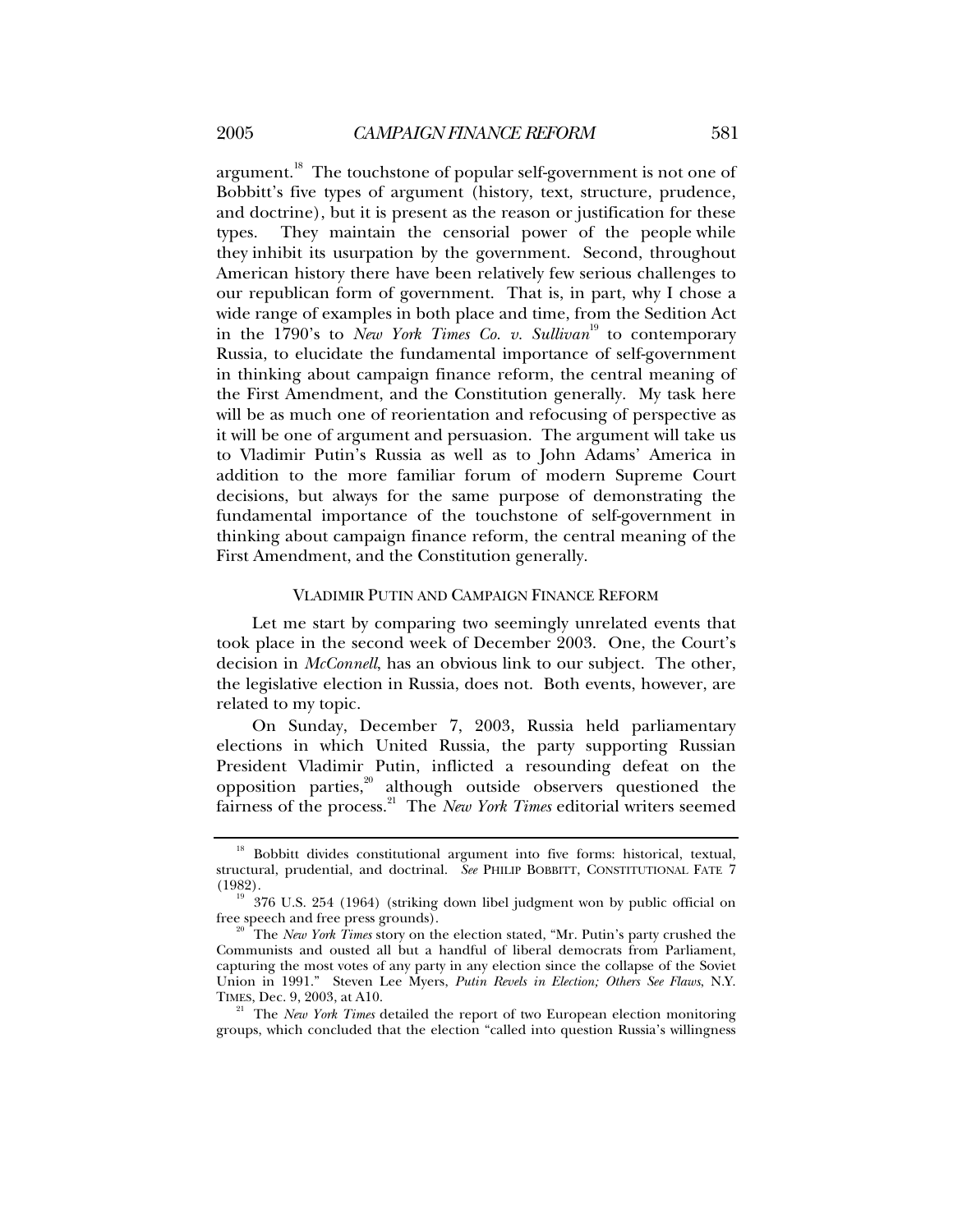determined to put the best possible face on things. Though mentioning some shortcomings, the editors found it "[h]eartening . . . to see Russians voting freely" and emphasized the "good news" that these elections were freer than their Soviet predecessors.<sup>22</sup> What they found "most troubling" was not the defects in the process itself, but the fact that "so many of the candidates are the new rich, leaving the distinct air of tycoons and oligarchs brazenly buying access to power—or to more wealth."<sup>23</sup>

The *New York Times*' own columnist, William Safire, provided the needed corrective to this dose of editorial see-no-evil later in the week with an op-ed that began with the cold-water assertion that, "[b]y taking over the mass media and seizing the political opposition's source of funds, Vladimir Putin and his K.G.B. cohort have brought back one-party rule to Russia."<sup>24</sup> Of the big-money-backed candidates, Safire wrote, "The money needed to organize parties and put up a campaign against an entrenched government came from an admittedly unsavory source: the rich oligarchs out to protect their illgotten fortunes from confiscation by the state."25 Safire corrected his editors' opinion that the election was, on balance, a plus for democracy, and the implication that moneyed influences constituted a bigger threat to fair and democratic elections than did one-party rule.

The second news story from that week concerned the Supreme Court's landmark campaign finance reform decision in *McConnell* on December 10, three days after the Russian election. The *New York Times*' editors hailed the Court's upholding of the Bipartisan Campaign Finance Reform Act (BCRA) as "A Campaign Finance Triumph" that "closed two gaping loopholes in campaign finance law . . . [namely,] 'soft money,' the unlimited, and often very sizable contributions to political parties . . . [and] sham 'issue ads'. . . [that] purported to be about political issues but were actually intended to help particular candidates."<sup>27</sup> The editors agreed with the Court that "Congress has broad authority in acting against the corrupting power

to move towards European standards for democratic elections." *Id.* (internal

quotation marks omitted).<br><sup>22</sup> Editorial, *Russians Inch Toward Democracy*, N.Y. TIMES, Dec. 8, 2003, at A28.<br><sup>23</sup> *Id.*<br><sup>24</sup> MeVice S.G. *C. R. D. L. P. L. N.Y. TRES* D. 10, 0008, 14.81

<sup>&</sup>lt;sup>24</sup> William Safire, *The Russian Reversion*, N.Y. TIMES, Dec. 10, 2003, at A31.<br><sup>25</sup> *Id*.

<sup>26</sup> *See supra* notes 21–23 and accompanying text. 27 Editorial, *A Campaign Finance Triumph*, N.Y. TIMES, Dec. 11, 2003, at A42.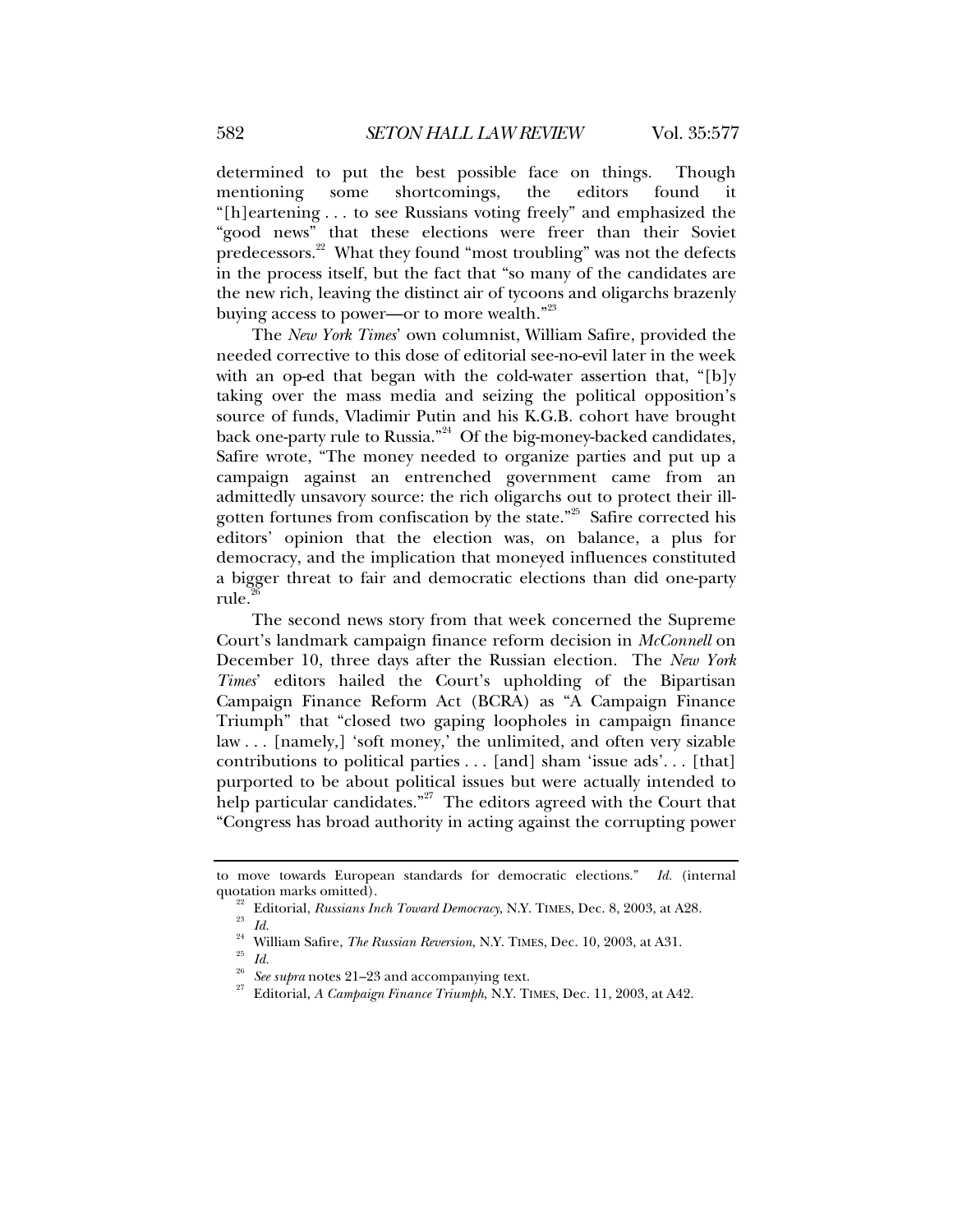of money in politics."28 Dismissing constitutional objections to reform, the editorial concluded, "Now that many of the constitutional objections have been stripped away, Congress has a greater obligation than ever to address what the court's majority called 'the ill effects of aggregated wealth on our political system."<sup>29</sup>

These two stories may be linked as follows: If one had to pick from American political history the classic use of the popular censorial power in the form of an insurgent political campaign, one could find no better example than Senator Eugene McCarthy's 1968 campaign against President Lyndon Johnson. Yet, that campaign would not have been possible under subsequent campaign finance restrictions. When interviewed in 1991, Senator McCarthy said that,

[b]y putting a \$1,000 top limit on individual campaign contributions, with matching funds from the federal government, they made it harder for an insurgent candidate to make headway. In 1968 we had several contributors who gave us \$100,000 each. What I say is that there would have been no American Revolution if we'd been dependent on King George III for matching funds.<sup>30</sup>

Bringing things full circle for our purposes, Senator McCarthy concluded, "It's getting worse, I think. It's reached the point where it's easier to start a new political trend, or thought, in Russia than in the US." $31$ 

The Russian election and *McConnell* decision, and the *New York Times*' editorial reaction to them, turn out to have quite a lot in common. Both manifest a preference for the reduction of big money influence in politics over a concern for free speech and other selfgovernment interests. Both diminish liberty in the name of a dubious effort at promoting equality and combating corruption. They represent, in Dr. Johnson's memorable phrase, "the triumph of hope over experience."<sup>32</sup> And, just as Mr. Safire provided the necessary experiential corrective to his editors' hope-blinded optimism about the Russian legislative election, I seek here to do the same concerning the widespread wishful thinking about campaign finance

<sup>28</sup> *Id.*

<sup>&</sup>lt;sup>29</sup> Id. (quoting *McConnell*, 540 U.S. at 224 (opinion of Stevens & O'Connor, JJ.)).<br><sup>30</sup> John Lichfield, *Notebook: Square Pegs Aim for the Oval Office*, INDEPENDENT (London), Dec. 29, 1991, at 19. 31 *Id.*

<sup>&</sup>lt;sup>32</sup> 2 JAMES BOSWELL, BOSWELL'S LIFE OF JOHNSON 128 (George Birkbeck Hill ed., Oxford Univ. Press 1971 prtg. of 1934 ed.) (1791). I confess that I would have used this as my Article's title had I not been scooped by another campaign finance reform critic. *See* James H. Warner, *The Triumph of Hope over Experience: The Bipartisan Campaign Reform Act of 2002 and the First Amendment*, 13 GEO. MASON U. CIV. RTS. L.J. 1 (2003).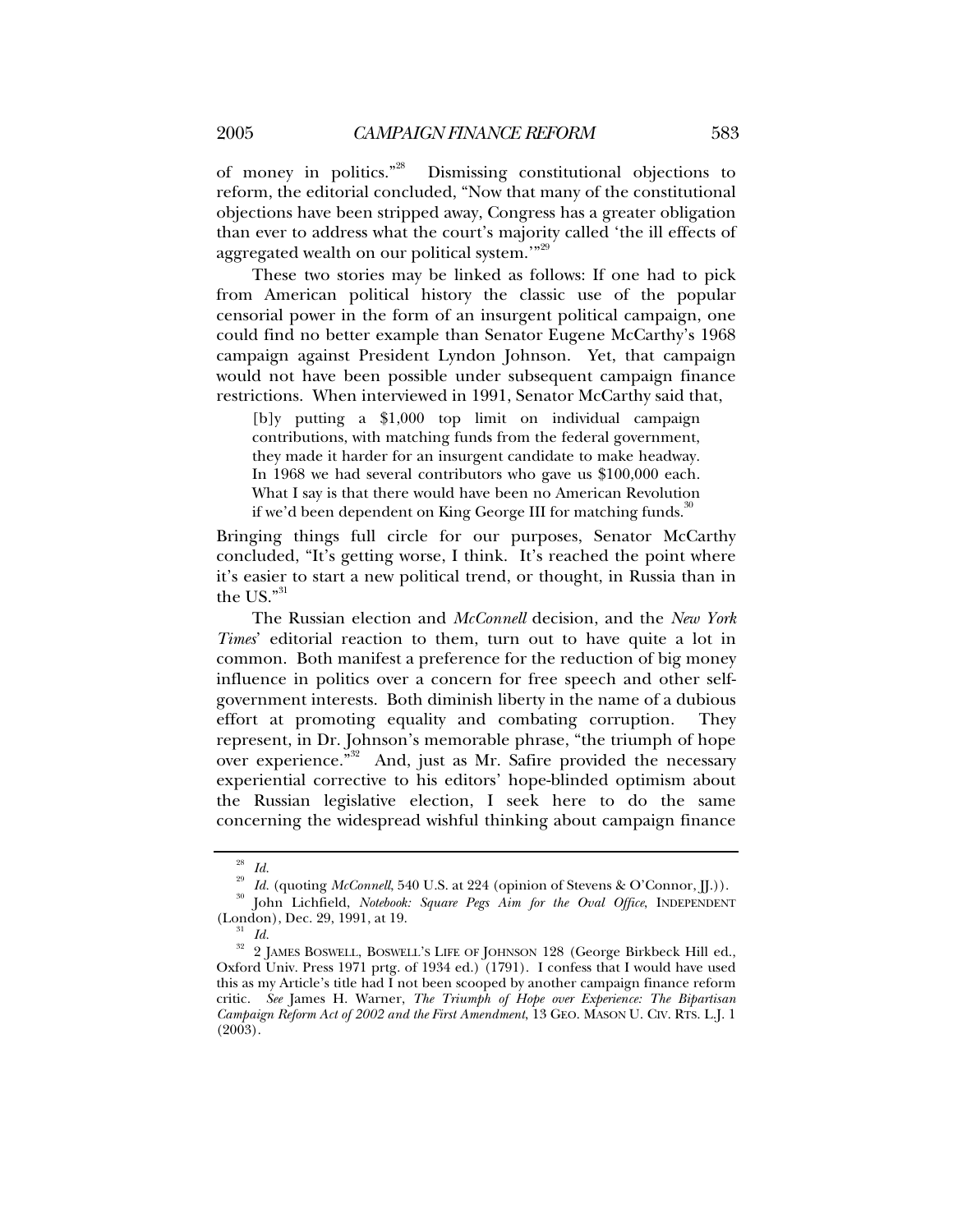reform. As Justice Holmes famously reminded us, preservation of our freedom of speech (as well as of our other freedoms) requires "eternal[] vigilan[ce]."<sup>33</sup> Such vigilance is not compatible with wishful thinking in the face of threats to our constitutional liberties.

## THE CENTRAL MEANING OF THE FIRST AMENDMENT

Madison's censorial power maxim, introducing this Article, arises again as we turn to American constitutional history in order to explore "the central meaning of the First Amendment."<sup>34</sup> By "central meaning," following Professor Kalven, I mean "a core of protection of speech without which democracy cannot function . . . [and] not the whole meaning of the Amendment."<sup>35</sup> It accounts for what Edmond Cahn calls "the firstness of the First Amendment"<sup>36</sup> and it is a recurrent theme in the rhetoric of a diverse number of formative First Amendment documents and events (especially those involving the Sedition Act), as well as in such cases as *Abrams v. United States*<sup>37</sup> and *New York Times Co. v. Sullivan*. 38

Truth be told, the censorial power of the people was in some doubt during the formative period of the Constitution and the question came to a head when the Adams administration brought about the enactment of the Sedition Act of  $1798<sup>39</sup>$  which criminalized the production of "any false, scandalous and malicious writing or writings against the government of the United States."<sup>40</sup> Despite its lack of defenders today, numerous historians and commentators have judged the act to be constitutional.<sup>41</sup> At the time, even the great John Marshall spoke favorably of the act and its constitutionality.<sup> $42$ </sup> But the act's supporters have not prevailed.<sup>43</sup> Instead, the defense of the

 $^{40}$  *Id.*<br> $^{41}$  *See* Kalven, *supra* note 35, at 206 (collecting authorities).

<sup>43</sup> As Justice Brennan said, writing for the Court in *Sullivan*, "Although the Sedition Act was never tested in this Court, the attack upon its validity has carried the

<sup>&</sup>lt;sup>33</sup> Abrams v. United States, 250 U.S. 616, 630 (1919) (Holmes, J., dissenting).<br><sup>34</sup> New York Times Co. v. Sullivan, 376 U.S. 254, 273 (1964).

<sup>&</sup>lt;sup>35</sup> Harry Kalven, Jr., *The New York Times Case: A Note on "The Central Meaning of the First Amendment"*, 1964 SUP. CT. REV. 191, 208.

<sup>&</sup>lt;sup>36</sup> Edmond Cahn, *The Firstness of the First Amendment*, 65 YALE L.J. 464, 481 (1956). <sup>37</sup> 250 U.S. 616 (1919).

 $\frac{38}{39}$  376 U.S. 254 (1964).

 $\frac{39}{40}$  Ch. 74, 1 Stat. 596 (expired 1801).

*See* John Marshall, *Report of the Minority on the Virginia Resolutions*, 6 J. HOUSE OF DELEGATES (VA.) 93–95 (1798–99), *reprinted in* 5 THE FOUNDERS' CONSTITUTION 136–39 (Philip B. Kurland & Ralph Lerner eds., 1987).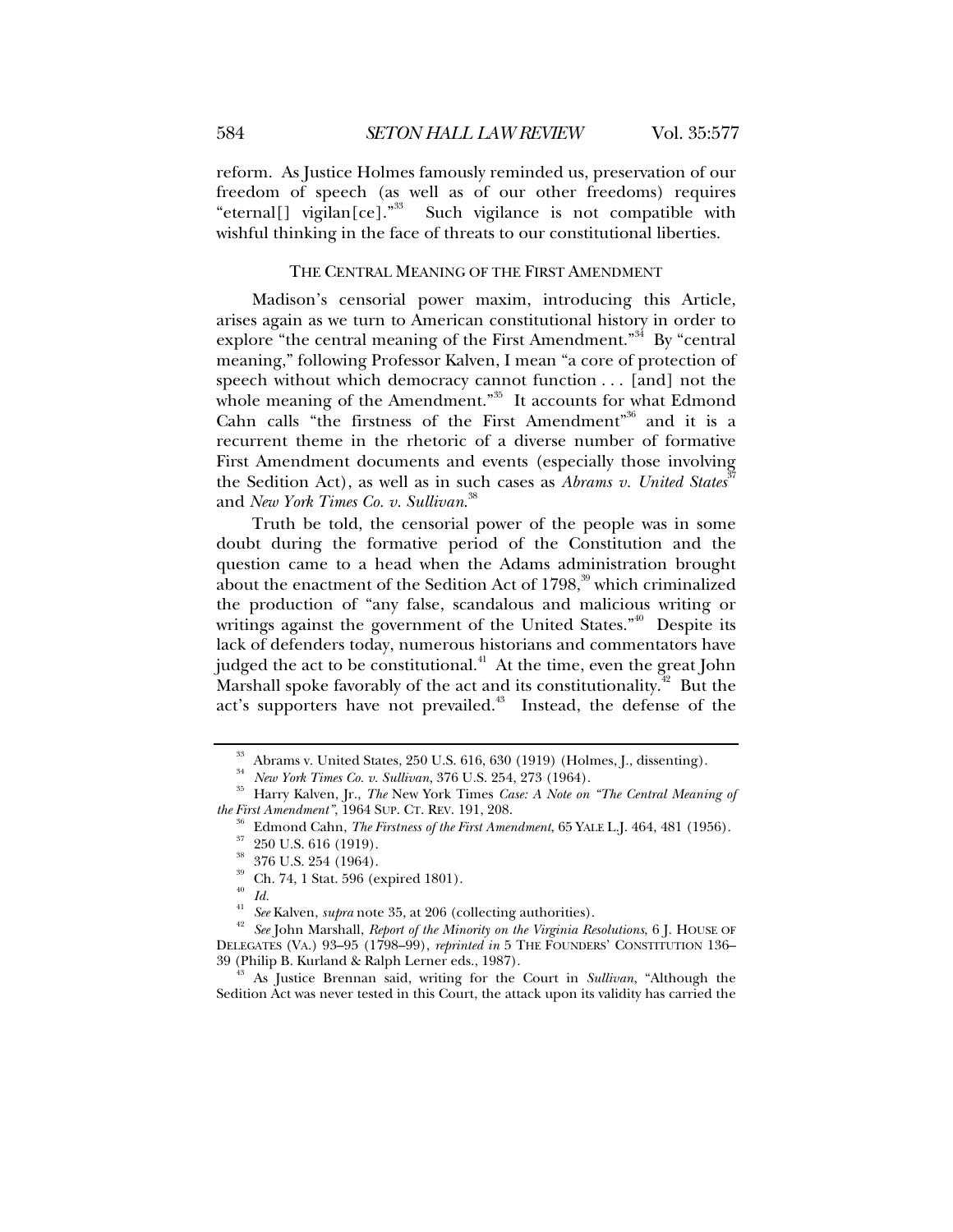people's censorial power by Madison and other Republicans against the Sedition Act became the basis for our free speech traditions.

The Virginia Resolutions of 1798, for example, expressed worry that the Sedition Act claimed for the federal government "a power which, more than any other, ought to produce universal alarm, because it is levelled against the right of freely examining public characters and measures, and of free communication among the people thereon, which has ever been justly deemed the only effectual guardian of every other right."44 In his report on the Virginia Resolutions, Madison reminded his colleagues that "the right of electing the members of government constitutes more particularly the essence of a free and responsible government. The value and efficacy of the right depends on . . . examining and discussing [the] merits and demerits of the candidates . . . . "<sup>45</sup>

The Sedition Act itself was never the subject of constitutional evaluation by the Supreme Court because it expired before it could be challenged, but the issue of its propriety and of Madison's notion of the people's censorial power has run through a number of important free speech cases, among them *Abrams v. United States*, 46 decided just after World War I. *Abrams* involved a conspiracy prosecution under the Espionage Act against five aliens who had made and distributed circulars opposing American intervention in Russia after the outbreak of the Russian revolution.<sup>47</sup> The Court upheld the convictions, but Justice Holmes dissented:

I wholly disagree with the argument of the Government that the First Amendment left the common law as to seditious libel in force. History seems to me against the notion. I had conceived that the United States through many years had shown its repentance for the Sedition Act of  $1798...$ <sup>4</sup>

Yet, despite the Virginia Resolutions and Justice Holmes' *Abrams* dissent, "until its disposition by the *Times* case, the status of the Sedition Act of 1798 remained an open question." $49$  I turn now to that case in order to close the question.

On its face, *New York Times v. Sullivan* is a simple libel action over

day in the court of history." *Sullivan*, 376 U.S. at 276 (citation omitted). 44 James Madison, *Report on the Virginia Resolutions* (1800), *in* 4 DEBATES ON THE ADOPTION OF THE FEDERAL CONSTITUTION 546, 554 (Jonathan Elliot ed., Ayer Co. 1987 prtg. of 2d ed.) [hereinafter ELLIOT'S DEBATES].<br>
<sup>45</sup> 4 *id.* at 575.<br>
<sup>47</sup> 250 U.S. 616 (1919).<br> *Ar See Abrams*, 250 U.S. at 617–21.

<sup>&</sup>lt;sup>48</sup> *Id.* at 630 (Holmes, J., dissenting).<br><sup>49</sup> Kalven, *supra* note 35, at 206.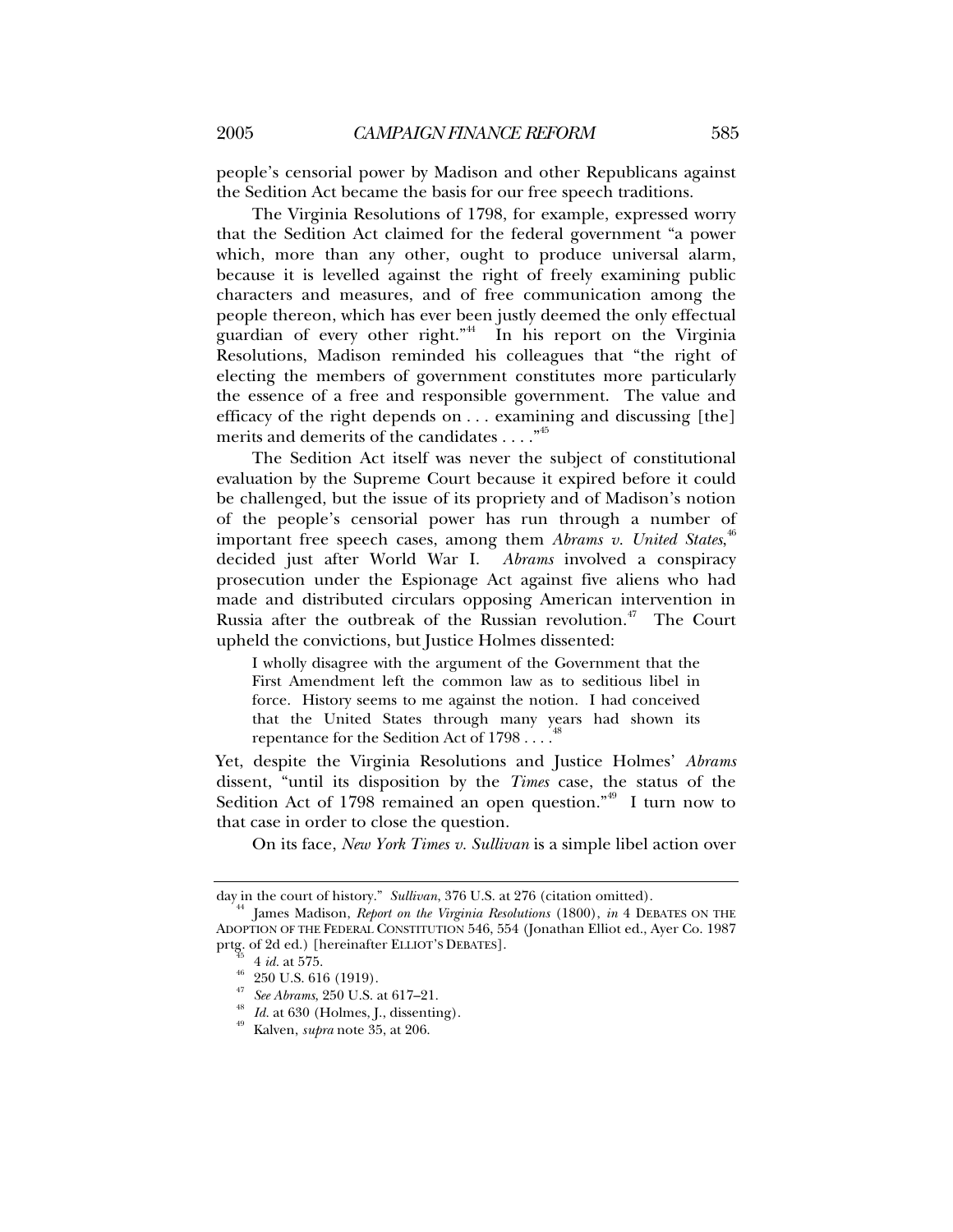a newspaper advertisement that was critical of a public official, brought by the official against those who placed the advertisement and the newspaper that published it.<sup>50</sup> But, at base, the case raises the same fundamental constitutional questions about self-government and the censorial power that aroused Madison's ire in 1794. At the heart of this simple libel action, Justice Brennan keenly saw a threat to the very censorial power that had been imperiled shortly after the Founding by the Sedition Act and wisely framed his argument to address the renewed threat.

Justice Brennan introduced his discussion of the Act by stating, "The general proposition that freedom of expression upon public questions is secured by the First Amendment has long been settled by our decisions."<sup>51</sup> Relating this notion to the case at hand, he famously wrote, "Thus we consider this case against the background of a profound national commitment to the principle that debate on public issues should be uninhibited, robust, and wide-open ...."<sup>52</sup> After rehearsing some relevant history and precedent, the centerpiece of his opinion was the assertion in the Virginia Resolutions of 1798 that the censorial power was "the only effectual guardian of every other right."53 These principles, Justice Brennan believed, compelled the conclusion "that the Act, because of the restraint it imposed upon the criticism of government and public officials, was inconsistent with the First Amendment."<sup>54</sup>

Applying the principles forged in the crucible of the Sedition Act controversy to the alleged libel in *Sullivan*, the Court announced, "What a state may not constitutionally bring about by means of a criminal statute is likewise beyond the reach of its civil law of libel."<sup>55</sup> The Court correctly went on to hold that the censorial privilege of the people thus recognized extended even to honest misstatement.<sup>36</sup>

Commentators quickly realized that *Sullivan* was a landmark opinion. Professor Kalven, for example, asserted in an influential article that "[t]he exciting possibilities in the Court's opinion derive

<sup>50</sup> For a full statement of the facts of the case, see *New York Times Co. v. Sullivan*,

<sup>376</sup> U.S. 254, 256–61 (1964). 51 *Id.* at 269. 52 *Id.* at 270. <sup>53</sup> *Id.* at 273 (quoting Madison, *in* 4 ELLIOT'S DEBATES, *supra* note 44, at 554); *see supra* text accompanying note 44. 54 *Id.* at 276. 55 *Id.* at 277. 56 *See id.* at 278.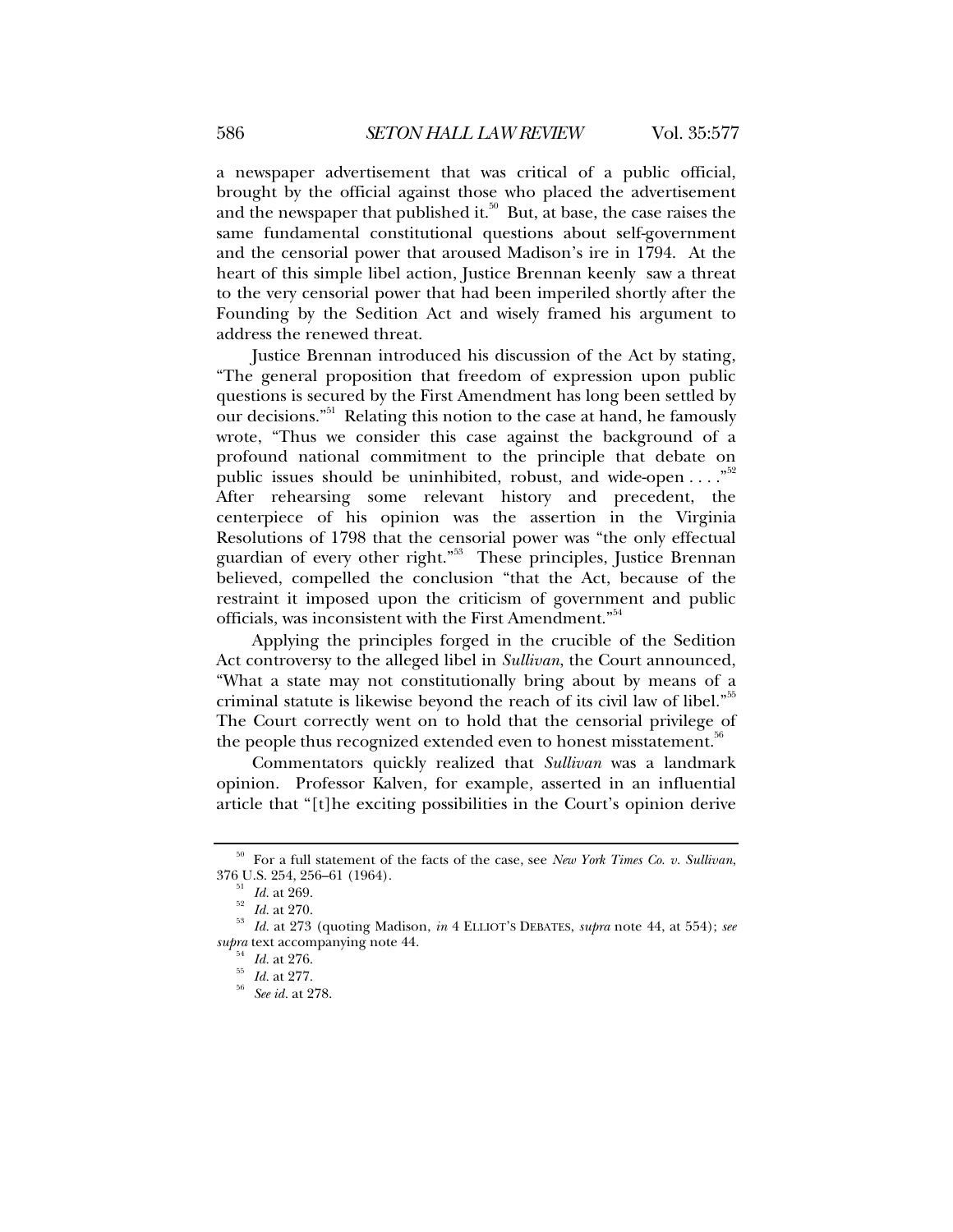from its emphasis on seditious libel and the Sedition Act of 1798 as the key to the meaning of the First Amendment. $\frac{1}{100}$  The significance of the holding was not merely the resolution of a long-standing question of legal history,<sup>58</sup> but more importantly the specification by the Supreme Court, at long last, of the core meaning and purpose of the First Amendment. Professor Kalven encapsulated that meaning when he commented that "[t]he touchstone of the First Amendment has become the abolition of seditious libel and what that implies about the function of free speech on public issues in American democracy."59 And what are these implications? Kalven answers this question, I believe, when he says, "[T]he opinion almost literally incorporated Alexander Meiklejohn's thesis that in a democracy the citizen as ruler is our most important public official."60

Professor Kalven's assertion was confirmed the following year when Justice Brennan gave the Alexander Meiklejohn Lecture at Brown University.<sup>61</sup> In that lecture, Brennan summarized the kernel of Meiklejohn's teaching on the First Amendment: "The first amendment, in his view, is the repository of those self-governing powers that, because they are exclusively reserved to the people, are by force of that amendment immune from regulation by the agencies, federal and state, that are established as the people's servants."<sup>62</sup> Justice Brennan believed Meiklejohn would agree that "[f]reedom of expression in areas of public affairs is an absolute."<sup>63</sup> Justice Brennan then proceeded to lay out some of the principles Meiklejohn had derived from this position. Of those principles, the most relevant to our concerns is the principle whereby "[t]he revolutionary intent of the First Amendment is, then, to deny to all subordinate agencies authority to abridge the freedom of the electoral power of the people."<sup>64</sup> In this, Meiklejohn's position tracks that of Madison and the Virginia Resolutions of  $1798$ .<sup>65</sup> Unfortunately, as we will see later, Meiklejohn's position goes beyond this Madisonian core to also embrace some managerial views of self-

<sup>57</sup> Kalven, *supra* note 35, at 204. 58 As Kalven puts it, "until its disposition by the *Times* case, the status of the Sedition Act of 1798 remained an open question." *Id.* at 206.<br><sup>59</sup> *Id.* at 209.<br>*60 Id.* 

<sup>61</sup> William J. Brennan, Jr., *The Supreme Court and the Meiklejohn Interpretation of the* 

*First Amendment*, 79 HARV. L. REV. 1 (1965).<br><sup>62</sup> *Id.* at 11–12.<br><sup>63</sup> *Id.* at 12.<br><sup>64</sup> *Id.* at 13 (quoting Alexander Meiklejohn, *The First Amendment Is an Absolute*,<br>1961 SUP. CT. REV. 245, 254).

See supra notes 1, 16, 44, 45, 53 and accompanying text.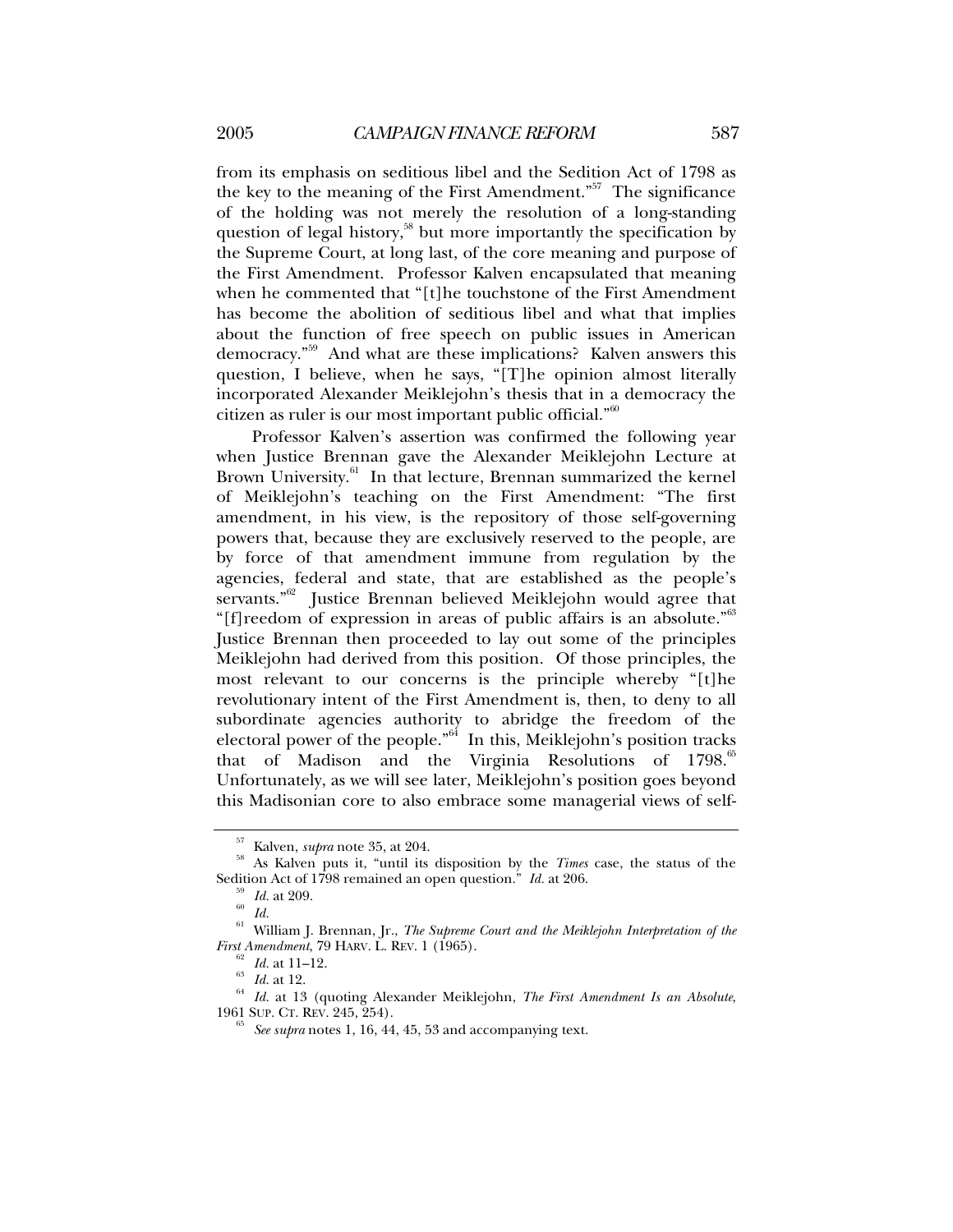government that have relevance to the campaign finance debate.<sup>66</sup>

It is not very difficult to apply this view of the "the central meaning of the First Amendment" to campaign finance reform. Nor does it want for expositors. Many of the features of such a conception have already been noted elsewhere in Supreme Court opinions and law review articles. I have merely collected them, the better to contemplate what one might call "campaign finance reform according to *New York Times v. Sullivan*." What follows is a sketch of some of the main points of this notion.

In an approach to campaign finance reform that highly values the people's censorial power and views it as the central meaning of the First Amendment, all aspects of campaign finance would be presumptively strongly protected activity. While their constitutional protection might not be absolute,  $\frac{67}{9}$  government restrictions on campaign finance activity would be strictly scrutinized. $68$  Although these precise terms were not used in *Sullivan* because they had not yet passed into common parlance, this was essentially the standard used by the Court when it held that defamation rules relating to criticism of public officials must meet an "actual malice" standard.<sup>6</sup>

Exceptions to this standard would likewise be strictly scrutinized, lest they improperly discriminate based on content or viewpoint. No individual or entity, rich or poor, private party or PAC, would be prohibited from engaging in campaign finance activity unless the regulations failed the actual malice test. This stringency would apply to dollar limits as well as to outright bans on various campaign finance activities, since both would constitute infringements of constitutionally protected activity. Because of the level of scrutiny

*Sullivan*, 376 U.S. at 279–80.

<sup>66</sup> For example, Justice Brennan says that "Dr. Meiklejohn's view did not mean that the agencies of government had no role and that the first amendment protected a freedom to speak at any time and place." Brennan, *supra* note 61, at 13. For an excellent exposition of these aspects of Meiklejohn's view of free expression, see generally Robert Post, *Meiklejohn's Mistake: Individual Autonomy and the Reform of Public* 

<sup>&</sup>lt;sup>67</sup> Meiklejohn might have insisted to the contrary. *See* Meiklejohn, *supra* note 64.<br><sup>68</sup> Thus, the government would bear the burden of showing that such regulations served a compelling interest in the least restrictiv

The Court described the "actual malice" standard as follows:

The constitutional guarantees require, we think, a federal rule that prohibits a public official from recovering damages for a defamatory falsehood relating to his official conduct unless he proves that the statement was made with 'actual malice'—that is, with knowledge that it was false or with reckless disregard of whether it was false or not.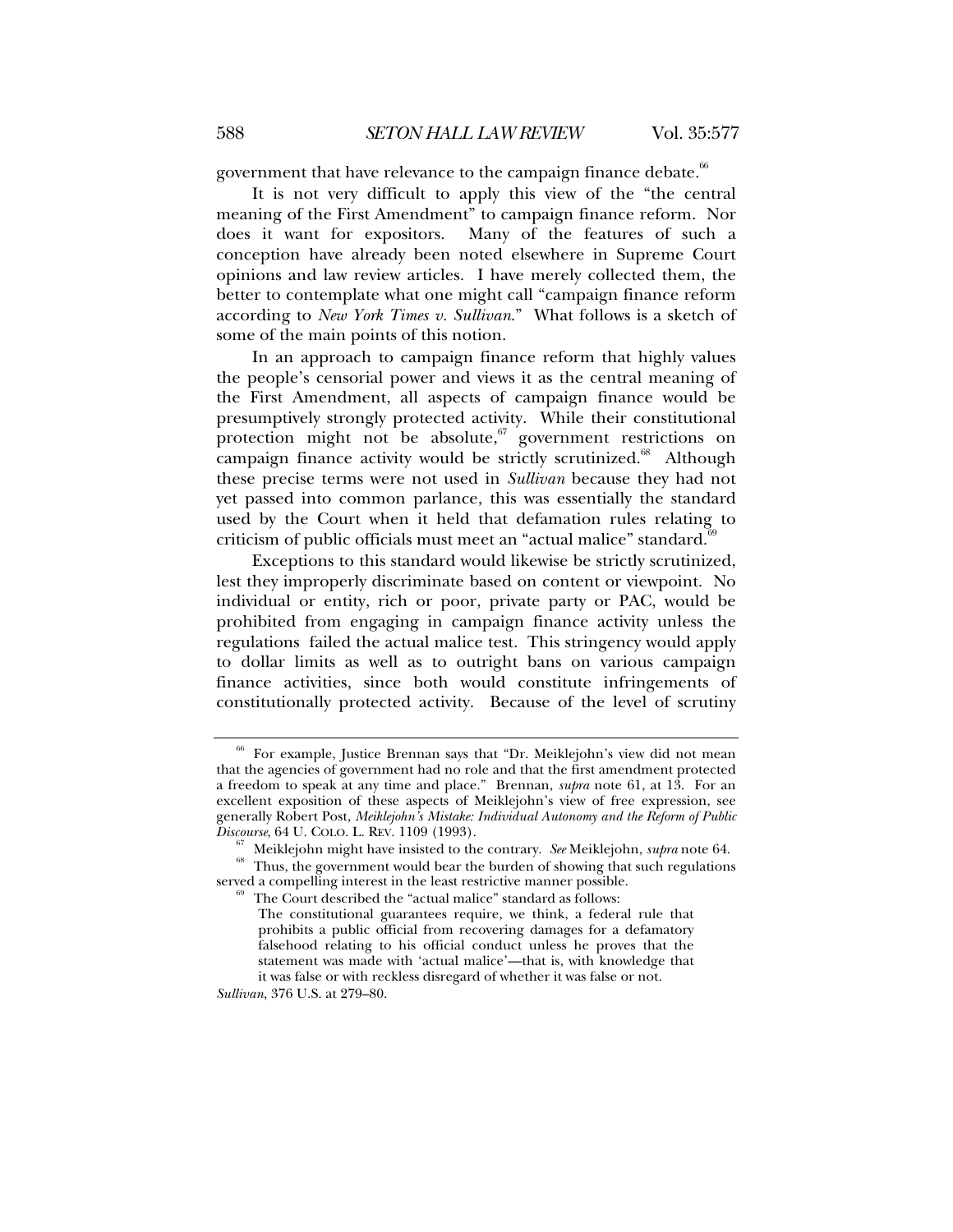applied, no deference would be given to Congressional findings because such deference would be inappropriate in a strict scrutiny setting. For the same reason, with respect to the evil being fought, a *quid pro quo* definition of corruption would be required since anything short of that would not be the least restrictive means of pursuing a compelling governmental interest, for only a *quid pro quo* definition of corruption would meet the "actual corruption" standard this view would require analogously to *Sullivan*'s "actual malice" standard. Anything broader than that would not be narrowly enough tailored.

One consequence of this approach to campaign finance restrictions would be that merely avoiding the appearance of corruption would not be a sufficiently weighty interest to justify limitation of protected campaign finance activity. Such appearance is often in the eye of the beholder and deprivation of constitutional rights ought to be based on objective fact rather than subjective, perhaps biased, perception. And even if objectivity were attainable (for example, through a reasonable person standard), there would remain an intractable problem with the least-restrictive-means prong of the test since an appearance-based standard would effectively disable the protection normally offered by this requirement. Because strict scrutiny would be applied to campaign finance regulations, the government would also have to show that the measures imposed were the least restrictive alternatives with respect to impinging upon the protected activity. As a result, in order to justify bans, limits, and disclosure requirements, the government would have to demonstrate why non-suppressive alternatives such as subsidies, vouchers, and free airtime would not work to achieve legislative aims. For absent demonstration that non-suppressive alternatives do not work, there can be no showing, as strict scrutiny requires, that alternatives which suppress speech are truly necessary to achieve government's compelling anticorruption rationale in campaign finance regulation.

One significant result of an approach like that sketched above would likely be the realization of just how far the Court's decisions increasingly depart from "the central meaning of the First Amendment." I will now put this notion to use by comparing it first to the earliest and most censorial, power-friendly modern campaign finance reform decision, *Buckley v. Valeo*, 70 and then to later campaign finance reform cases, culminating in *McConnell*.

In *Buckley*, the Supreme Court upheld the constitutionality of the

 $70$  424 U.S. 1 (1976).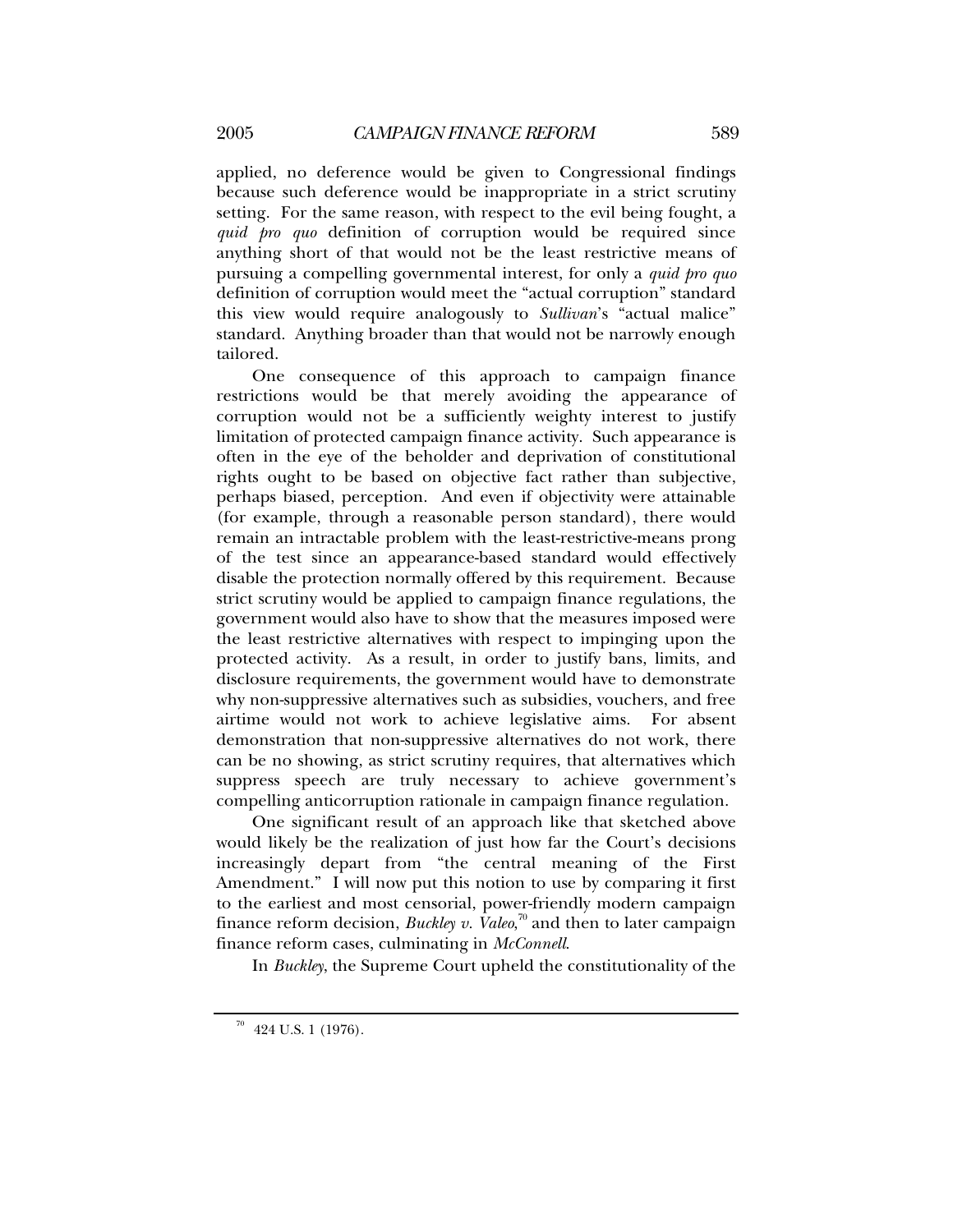Federal Election Campaign Act of 1971.<sup>71</sup> The Court's *Buckley* opinion is clearly of two minds about the *Sullivan* conception of the central meaning of the First Amendment, juxtaposing as it does echoes of *Sullivan*'s stirring rhetoric with statements that are flatly at odds with the Madisonian tradition in *Sullivan*. This is because *Buckley*, at its core, is a compromise decision, founded upon a basic distinction between the constitutional protection afforded to campaign expenditures on the one hand, and to campaign contributions on the other. The *Buckley* Court expressed great concern about the free expression consequences of the campaign expenditure limits there in question:

A restriction on the amount of money a person or group can spend on political communication during a campaign necessarily reduces the quantity of expression by restricting the number of issues discussed, the depth of their exploration, and the size of the audience reached. This is because virtually every means of communicating ideas in today's mass society requires the expenditure of money. . . .

The expenditure limitations contained in the Act represent substantial rather than merely theoretical restraints on the quantity and diversity of political speech. . . .<sup>7</sup>

Only a page or so later, the Court expresses much less constitutional concern over contribution limitations: "By contrast with a limitation upon expenditures for political expression, a limitation upon the amount that any one person or group may contribute to a candidate or political committee entails only a marginal restriction upon the contributor's ability to engage in free communication."<sup>73</sup>

That the Court's crabbed view of the constitutional protection for campaign contributions is inconsistent with the robust *Sullivan* conception of free expression rights is clear when contrasted with an assertion by Ralph Winter, co-counsel for the plaintiff in *Buckley*, that "[a] limit on the amount an individual may contribute to a political campaign is a limit on the amount of political activity in which he may engage."74 The *Buckley* Court countenances what the *Sullivan*

<sup>&</sup>lt;sup>71</sup> Pub. L. No. 92-225, 86 Stat. 3 (1972) (codified as amended at 2 U.S.C.A. §§ 431–42 (West 2005)).

<sup>&</sup>lt;sup>72</sup> Buckley, 424 U.S. at 19.<br><sup>73</sup> Id. at 20.<br><sup>74</sup> Ralph K. Winter, Jr., *Money, Politics and the First Amendment*, *in* CAMPAIGN FINANCES: TWO VIEWS OF THE POLITICAL AND CONSTITUTIONAL IMPLICATIONS 45, 60 (2d prtg. 1972). This statement closely tracks the Court's view of campaign expenditures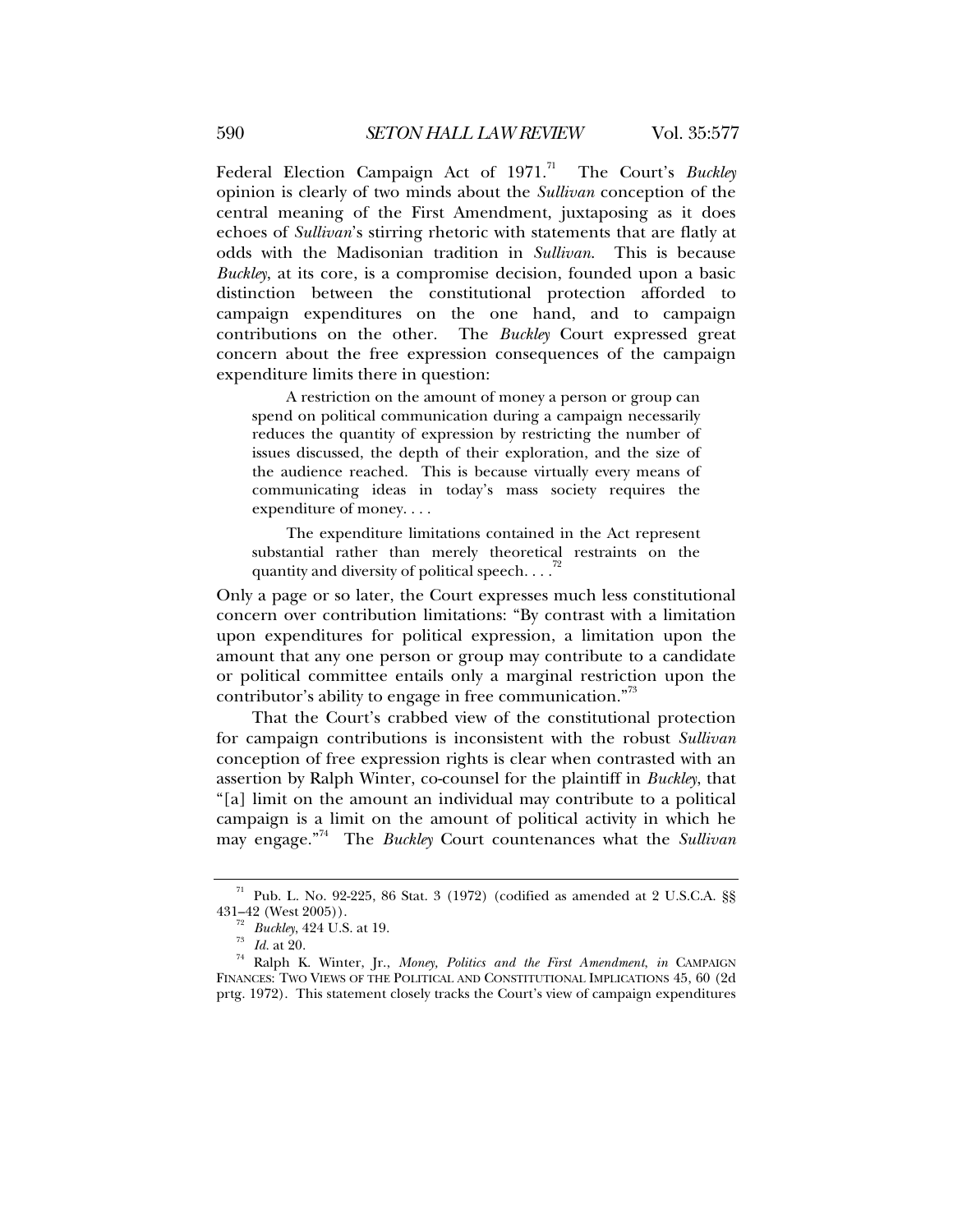Court rejects—the existence of different grades of political activity and different modes of criticism of public officials (and corresponding differences in the degree of protection for these activities). So, the *Buckley* Court overruled the appellate court's classification of contributions and expenditures as conduct rather than speech only in the case of expenditures.<sup>75</sup> For the Court, this difference turned on the requisite level of constitutional scrutiny.<sup>76</sup> Lesser scrutiny will necessarily be accompanied by greater deference to Congress because, by definition, it is less searching than strict scrutiny.

In contrast to the several distinctions propounded by the Court as a consequence of its constitutional analysis, the *Buckley* Court saw one main anticorruption purpose behind both the Act in question and its holdings. In discussing contribution limits, for example, the Court said, "It is unnecessary to look beyond the Act's primary purpose to limit the actuality and appearance of corruption resulting from large individual financial contributions in order to find a constitutionally sufficient justification for the \$1,000 contribution limitation." $77$  Yet, in an important sense, the anticorruption purpose has two parts: the prevention of *quid pro quo* bribery<sup>78</sup> and avoiding "the appearance of corruption stemming from public awareness of the opportunities for abuse inherent in a regime of large individual financial contributions.<sup>"79</sup> The first involves actual corruption, the second only the suspicion thereof.

## CORRUPTION, EQUALITY, AND CAMPAIGN FINANCE REFORM

Because it was an inconsistent, compromise decision, *Buckley* was subject to strong and contrary pressures. Over time, these pressures have not proven to be of equal force, and the Court has been pushed ever farther from a *Sullivan* approach to campaign finance reform, as most recently demonstrated in *McConnell*. This trend increasingly imperils constitutional self-rule and the people's censorial power.

rather than of contributions. *See supra* note 72 and accompanying text.<br><sup>75</sup> "We cannot share the view that the present Act's contribution and expenditure limitations are comparable with the restrictions on conduct upheld in *O'Brien*. The expenditure of money simply cannot be equated with such conduct as destruction of a draft card." *Buckley*,  $424$  U.S. at 16.

<sup>&</sup>lt;sup>3</sup> "Yet this Court has never suggested that the dependence of a communication on the expenditure of money operates itself to introduce a nonspeech element or to reduce the exacting scrutiny required by the First Amendment." *Id.* <sup>77</sup> *Id.* at 26. *See id.* at 26–27. *Id.* at 27.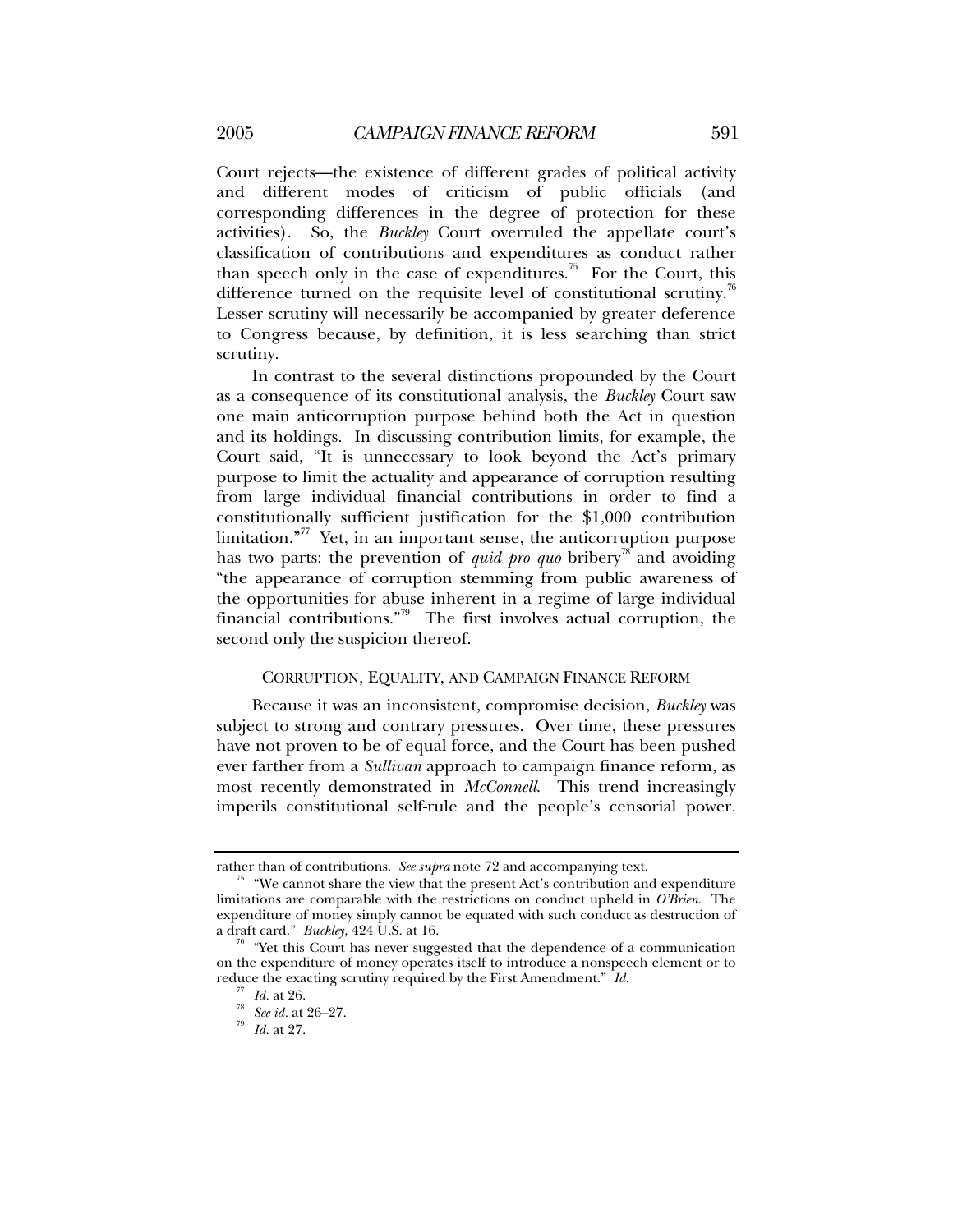The reason why this is so, however, is not readily apparent from the Court's opinions themselves because *Buckley* has not been overruled. The Court continues to use the same terminology, recognizing corruption as the primary evil to be combated by campaign finance reform. But beneath the surface, a tectonic shift is occurring as the Court departs more and more from "the central meaning of the First Amendment" and adopts a more egalitarian, collectivist, and managerial view of the subject. The shift here is from a libertarian view of the First Amendment rights involved to a more egalitarian view.<sup>80</sup> A second difference between these two approaches is that the libertarian view is individualistic, focusing on personal liberty, while the egalitarian view looks more at "the people, as a collectivity." As a result, substantial functional change in the constitutional standards governing campaign finance reform has come about even while the rules themselves have remained nominally the same. And now with the passage of the BCRA, the statute in question in *McConnell*, the underlying statutory rules have changed too.

I will not here attempt a comprehensive analysis and critique of *McConnell*, but rather will examine *McConnell*'s departure from "the central meaning of the First Amendment" and the harm that flows from that departure by focusing on the elusive, but central concept of corruption. For this one concept circumscribes all the main difficulties with the now dominant constitutional forces in this area. The debate and disagreement over this important notion is spread both vertically, over the course of campaign finance decisions over the years, and horizontally, within the conflicting opinions and definitions offered by the justices in individual cases like *McConnell*. 82

We have already seen that *Buckley* itself offered twin definitions of corruption as *quid pro quo* bribery<sup>83</sup> and as an undesirable

 $80$  Edward B. Foley describes the contrast between the two approaches as follows: "The egalitarian vision wants limits on the amount of money spent on election campaigns in an effort to equalize the financial influence of all voters in the electoral process. The libertarian vision opposes such limits on the ground that they would interfere with the freedom of voters to use their own money to publicize their political views." Edward B. Foley, *Philosophy, the Constitution, and Campaign Finance*, 10

Robert Post, *Equality and Autonomy in First Amendment Jurisprudence*, 95 MICH. L. REV. 1517, 1520 (1997) (reviewing OWEN FISS, LIBERALISM DIVIDED: FREEDOM OF SPEECH AND THE MANY USES OF STATE POWER (1996)).

For a good, brief discussion of the concept of corruption and its important role in the campaign finance debate, see David A. Strauss, *What Is the Goal of Campaign Finance Reform?*, 1995 U. CHI. LEGAL F. 141, 142–49. 83 *See supra* note 78 and accompanying text.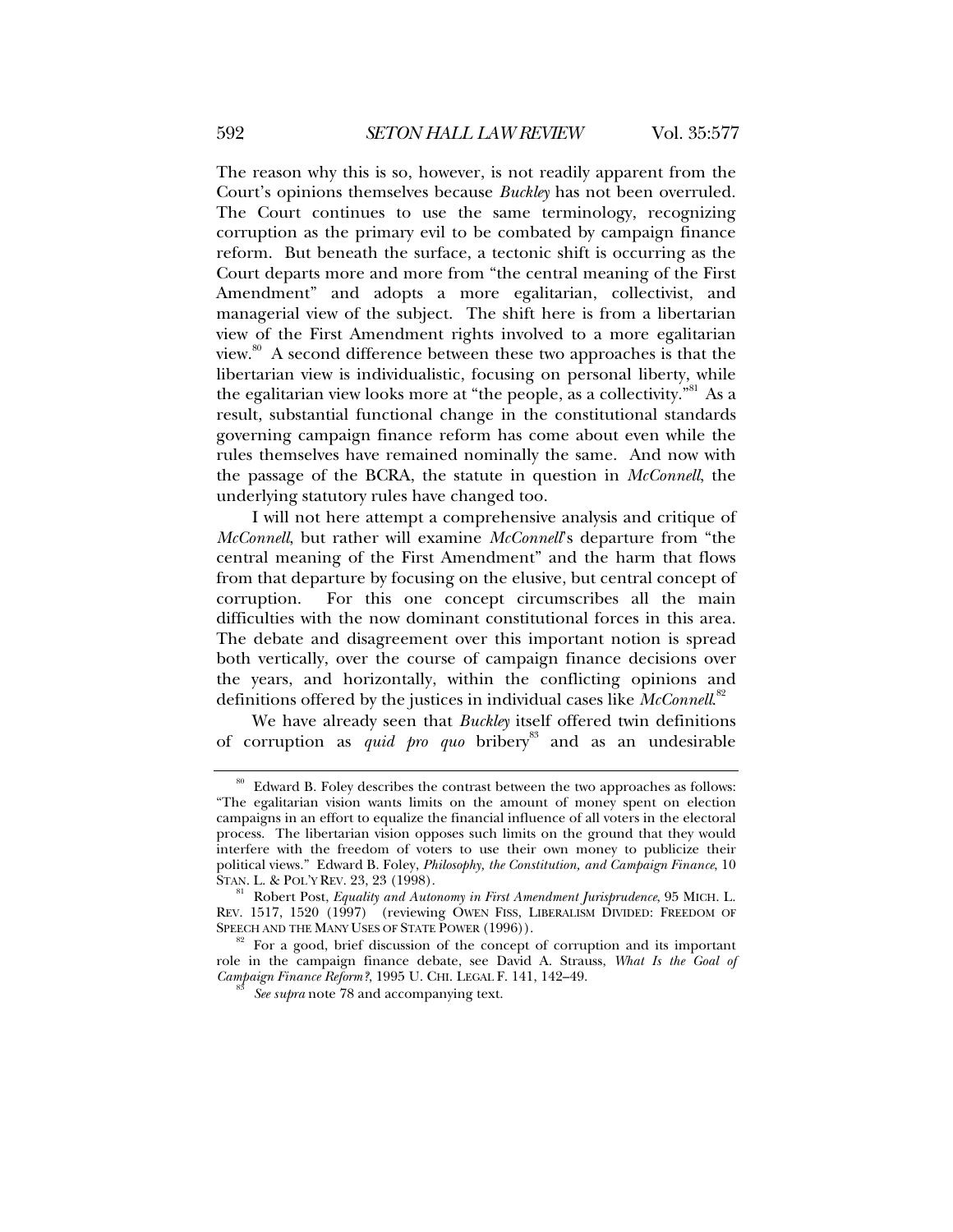appearance inhering in large contributions. $84$  Both notions were developed in subsequent cases. In *Federal Election Commission v. National Conservative Political Action Committee*, <sup>85</sup> for example, the Court struck down a presidential election spending limit because it lacked an adequate anticorruption basis. This was a result of the Court employing the narrower of the two *Buckley* corruption definitions.<sup>86</sup> If the Court had adopted the more expansive view, large contributions might well have been found to create the appearance of (in the sense of a potential for) corruption.

A much broader view was taken a few years later in *Austin v. Michigan Chamber of Commerce*, 87 a case concerning corporate campaign expenditures. Setting to one side the *quid pro quo* conception of corruption, the Court said, "Michigan's regulation aims at a different type of corruption in the political arena: the corrosive and distorting effects of immense aggregations of wealth that are accumulated with the help of the corporate form and that have little or no correlation to the public's support for the corporation's political ideas."88 A later case, *Nixon v. Shrink Missouri*  Government PAC,<sup>89</sup> involving a state election contribution limit, defined corruption even more expansively to include "the broader threat from politicians too compliant with the wishes of large contributors."90

Corruption was also an important focus of the BCRA. After starting with a reaffirmation of the money–corruption linkage, $91$  the Court proceeded to expand the already broad notion of corruption. For example, to the notions of bribery, appearance of impropriety, corrosive effect, and excessive compliance, the Court now added the dangers of privileged access to candidates and officeholders,<sup>92</sup> and

<sup>84</sup> *See supra* note 79 and accompanying text. 85 470 U.S. 480 (1985).

<sup>&</sup>lt;sup>86</sup> "The hallmark of corruption is the financial *quid pro quo:* dollars for political favors." *Id.* at 497.

 $\frac{87}{88}$  494 U.S. 652 (1990).<br> $\frac{1}{100}$  *Id.* at 659–60.

 $^{\rm 89}$  528 U.S. 377 (2000).

<sup>&</sup>lt;sup>90</sup> Id. at 389. This passage was cited with approval in *McConnell*. *McConnell*, 540 U.S. at 143 (opinion of Stevens & O'Connor, *JJ*.).

<sup>&</sup>lt;sup>91</sup> "We all know that money is the chief source of corruption." *McConnell*, 540 U.S. at 116 n.2 (opinion of Stevens & O'Connor, JJ.).

The Court noted that the Senate Committee on Governmental Affairs "concluded that both parties promised and provided special access to candidates and senior Government officials in exchange for large soft-money contributions." *Id.* at 130 (opinion of Stevens & O'Connor, JJ.).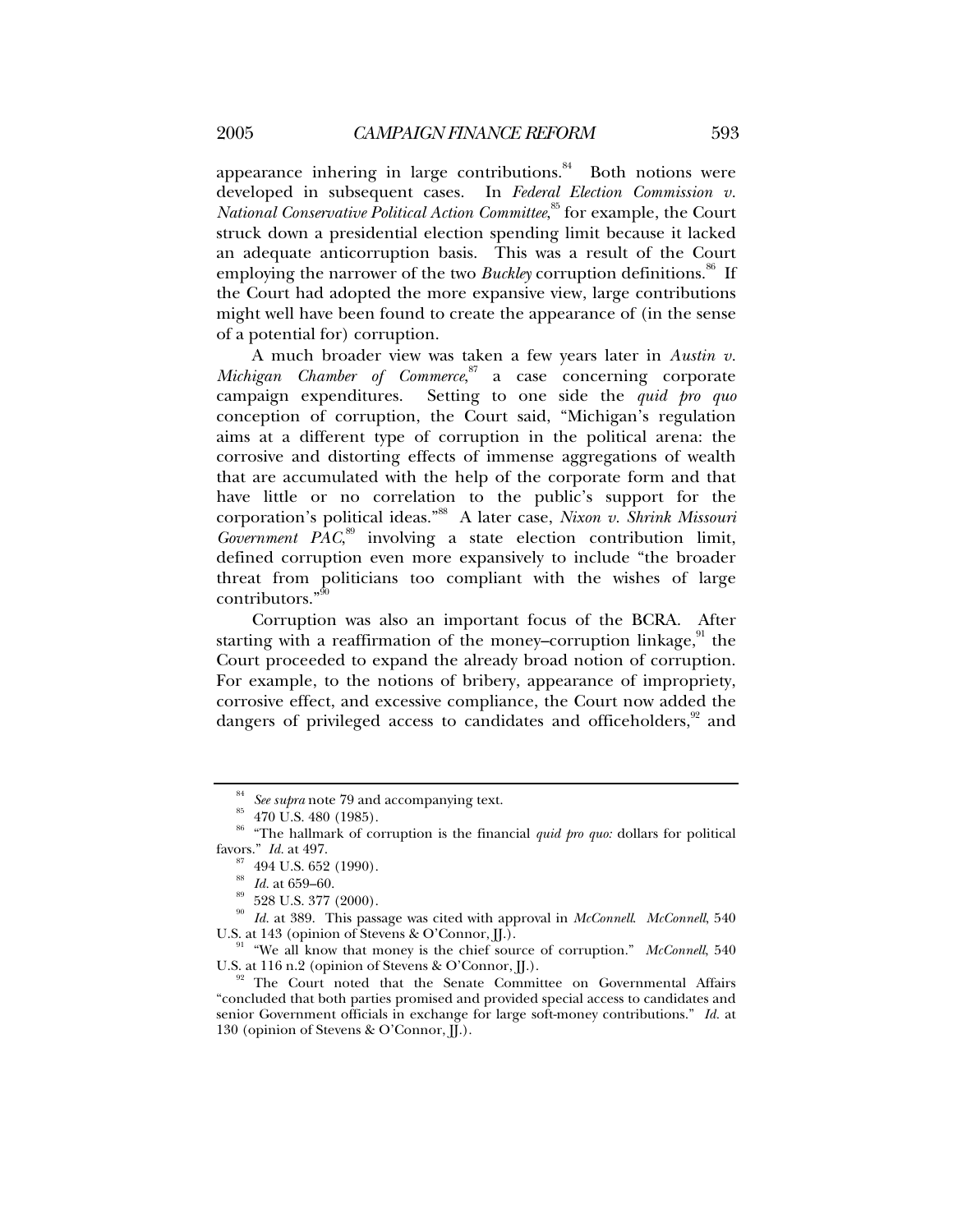erosion of public confidence in the process. $93$  So low, apparently, is the level of scrutiny being applied to the provisions under review that even potential appearances<sup>94</sup> and small likelihoods of occurrence<sup>95</sup> are adequate to justify campaign finance restrictions.

This broad definition of corruption combined with a reduced level of scrutiny creates a dangerous double deference<sup>96</sup> in which the evil to be demonstrated is so subjective and amorphous, and the level of proof so low that mere assertion (at least by Congressional experts) of the evil is tantamount to proof of the evil. Add to that the irony of what might be called the new liar's paradox in which the politician is trusted only to vouch for his own corruption. This irony seems a slim reed on which to build the edifice of a constitutional campaign finance law.

And so it is, for the ever expanding notion of corruption not only drives the law, but is in turn itself driven by an egalitarian participatory view of the values at issue here. For although *Buckley* famously denied the relevance of equality interests in this context,  $\mathcal{I}$ 

*Id.* at 136 (opinion of Stevens & O'Connor, II.) (quoting Fed. Election Comm'n v. Nat'l Right to Work Comm., 459 U.S. 197, 208 (1982)).<br><sup>94</sup> "Take away Congress' authority to regulate the appearance of undue influence

 $\frac{97}{97}$  "But the concept that government may restrict the speech of some elements of our society in order to enhance the relative voice of others is wholly foreign to the

 $^\mathrm{93}$  The Court wrote:

Our treatment of contribution restrictions reflects more than the limited burden they impose on First Amendment freedoms. It also reflects the importance of the interests that underlie contribution limits—interests in preventing "both the actual corruption threatened by large financial contributions and the eroding of public confidence in the electoral process through the appearance of corruption."

and 'the cynical assumption that large donors call the tune could jeopardize the willingness of voters to take part in democratic governance.'" *Id.* at 144 (opinion of Stevens & O'Connor, J.) (quoting Nixon v. Shrink Mo. Gov't PAC, 528 U.S. 377, 390  $(2000)$ ).<br><sup>95</sup> "Even if it occurs only occasionally, the potential for such undue influence is

manifest. And unlike straight cash-for-votes transactions, such corruption is neither easily detected nor practical to criminalize. The best means of prevention is to identify and to remove the temptation." *Id.* at 153 (opinion of Stevens & O'Connor,  $\iiint_{\infty}$ .

I take the phrase "double deference" from Richard Epstein, who uses it in a different sense. *See* Richard A. Epstein, McConnell v. Federal Election Commission: *A Deadly Dose of Double Deference*, 3 ELECTION L.J. 231, 233 (2004) (observing that the first round of deference involves the "question of what it is that legislators . . . should do in the first place" while the second round of deference "arises in part because of the Supreme Court itself, which, in its relaxation of the protection of property rights and economic liberties, has created an unnecessary increase in the opportunities for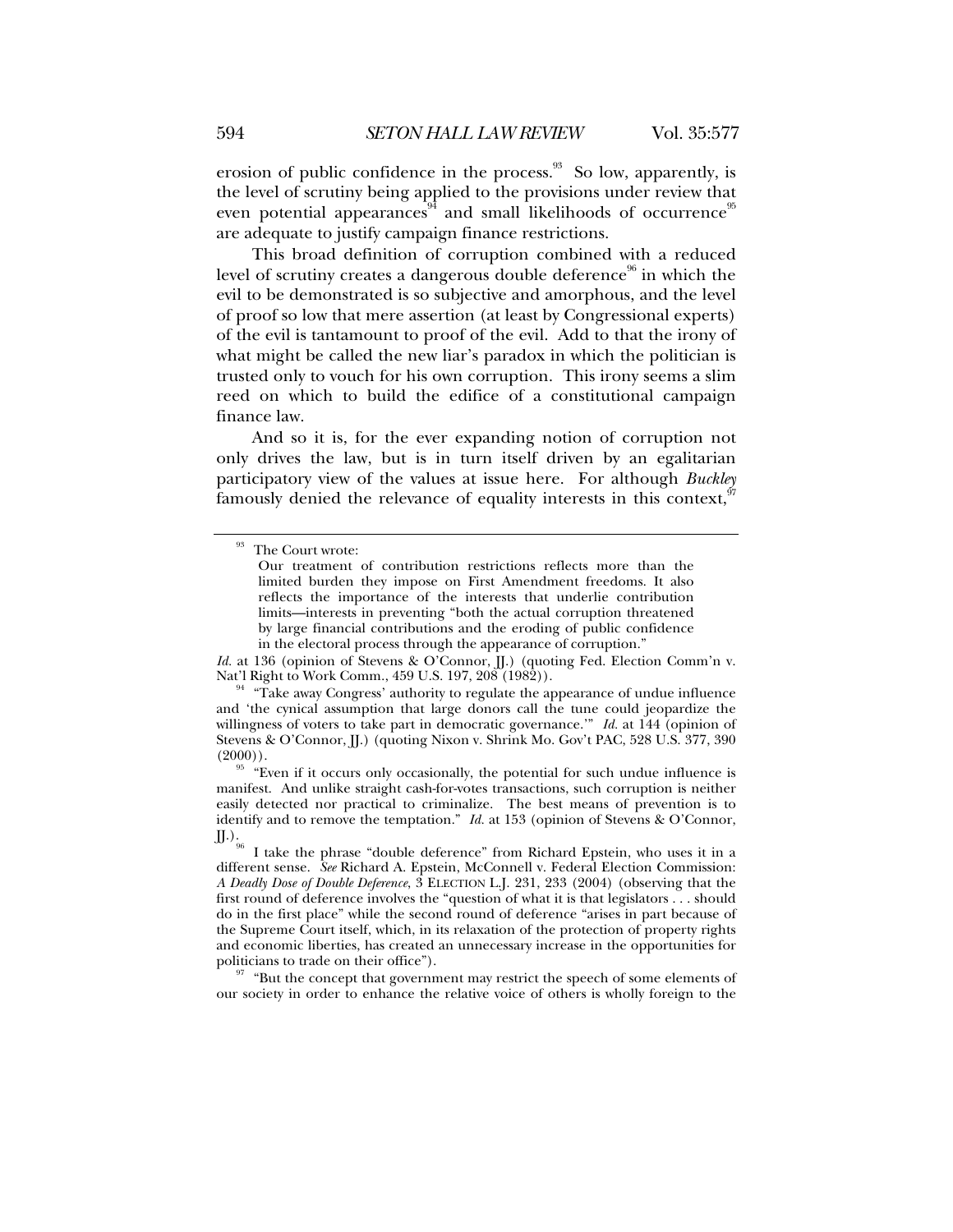the more recent, broader concerns of the Court with access, influence, and large contributions arise out of a fear of the inequality they represent or threaten.<sup>98</sup> The doctrinal and textual source of the goal of equality in campaign finance is the Equal Protection Clause,<sup>99</sup> rather than the First Amendment, or it is at least an egalitarian reading of the First Amendment. $100$  Most famously, the relation of equal protection to the electoral process appears in the "one person, one vote" standard of *Reynolds v. Sims*. 101 All that the equal protection view of campaign finance reform seems to require is the small step of expanding "one person, one vote" from the act of voting itself to the whole electoral process, thus equalizing voters' ability to influence election results indirectly by equalizing their ability to engage in electoral expression as well as their ability to influence results directly by casting their votes. This would entail using weaker First Amendment standards for electoral expression than would apply to all other forms of protected speech. Advocates of this approach embrace this step under the title of "electoral exceptionalism."<sup>102</sup>

But electoral exceptionalism would be a step too far. It would distort the constitutional concepts it now informs, would fail in its leveling purpose, and worst of all, would threaten popular selfgovernment and the censorial power. One example of this distortion is manifested in the Court's stretching of the notion of corruption beyond all recognition.<sup>103</sup> An egalitarian reform of campaign finance would fail for two reasons. First, as the *McConnell* Court itself admits, there is no reason to expect "that BCRA will be the last congressional statement on the matter. Money, like water, will always find an outlet."<sup>104</sup> Second, even if all the leaks could be plugged. an Second, even if all the leaks could be plugged, an egalitarian campaign finance utopia would not result. Removal of big money from the process would only further enhance the not wholly benign influences of incumbents, celebrities, those with access to

First Amendment . . . ." *Buckley*, 424 U.S. at 48–49.<br><sup>98</sup> For more on the relation of corruption and inequality, see generally Strauss, *supra* note 82, at 142–49.

<sup>&</sup>lt;sup>99</sup> "No state shall ... deny to any person within its jurisdiction the equal protection of the laws." U.S. CONST. amend. XIV,  $\S$  1.

<sup>&</sup>lt;sup>100</sup> See generally Kenneth L. Karst, *Equality as a Central Principle in the First Amendment*, 43 U. CHI. L. REV. 20 (1975).

<sup>&</sup>lt;sup>101</sup> 377 U.S. 533 (1964). For a discussion linking *Reynolds* to the campaign finance context, see generally Owen M. Fiss, *Money and Politics*, 97 COLUM. L. REV. 2470,

<sup>&</sup>lt;sup>102</sup> See, e.g., Frederick Schauer & Richard H. Pildes, *Electoral Exceptionalism and the First Amendment*, 77 TEX. L. REV. 1803 (1999).

<sup>&</sup>lt;sup>103</sup> See supra text accompanying notes 77–96.<br><sup>104</sup> McConnell, 540 U.S. at 224 (opinion of Stevens & O'Connor, JJ.).